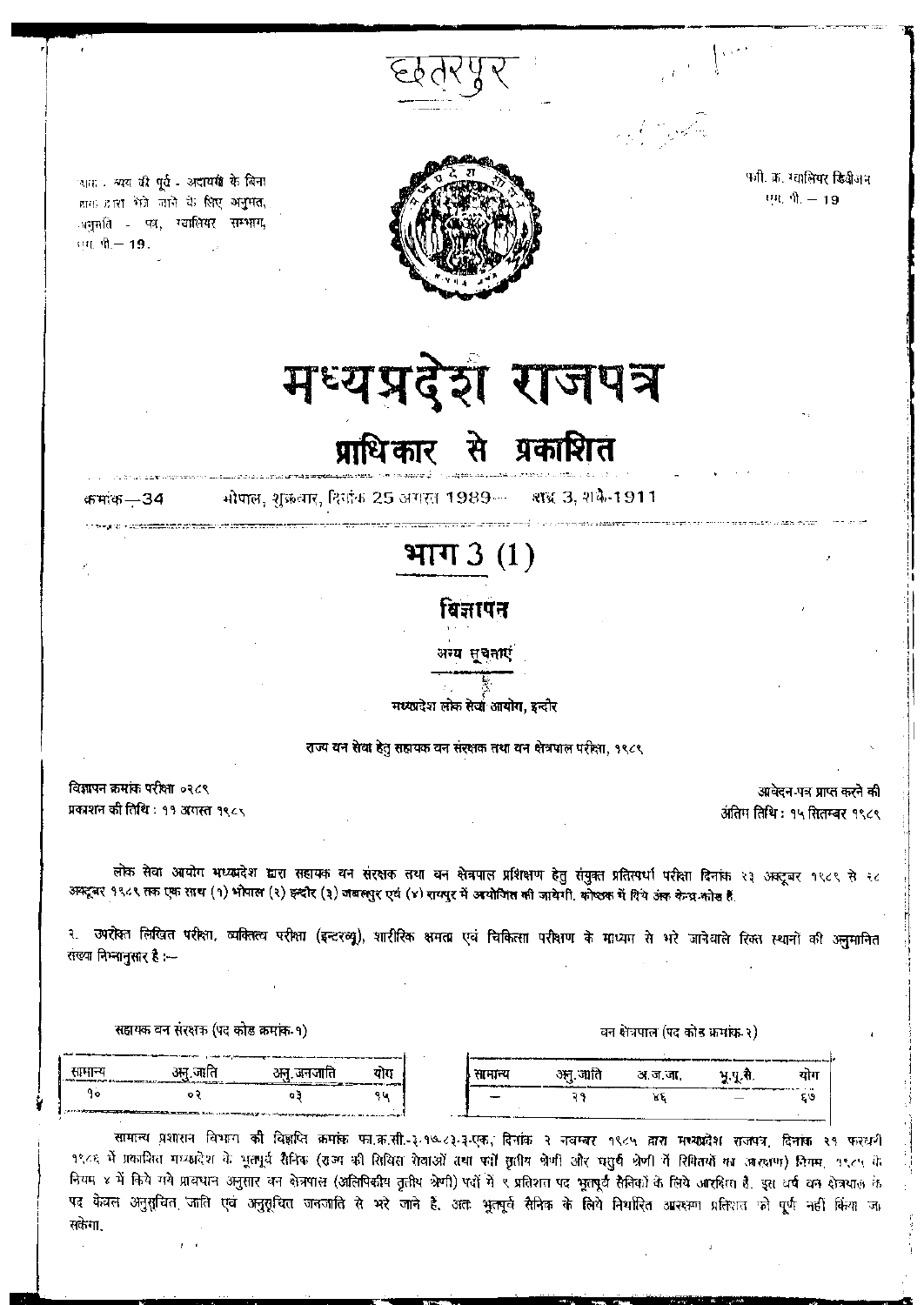A PICAR  $1415$ मध्यप्रदेश राजपत्न, दिनांक 25 म्रगस्त 1989  $\mathfrak{g}(\mathfrak{g},\mathfrak{g})\in \mathfrak{g}$ 7013 मेरी 229 X 125<sup>-85</sup> कब्रस्तान 情報 435 NH 95X 80 = 4711 कबातान  $\ddot{\cdot}$ 22611 मेरे 28 × 12 28625年前  $357377$ 200 148裕 10×10=  $50\times50 =$  $0.283\frac{3}{3}$ . 7600 व.की.  $25007.51$  $1000, 500$  $336\overline{a}.\overline{m}$ 1073 ļ. l.<br>F 93  $300$ कुछ नहीं कुछ नहीं 100,00 कुछ नहीं कुछ नहीं 5000 200  $\ddot{ }$ ा<br>ब ,, कुछ नहीं  $\ddot{ }$  $\ddot{z}$ ż  $\ddot{ }$  $\ddot{ }$  $\ddot{ }$  $\ddot{\mathbf{z}}$  $\ddot{z}$  $\ddot{\phantom{0}}$ É  $\ddot{ }$  $\ddot{z}$  $\ddot{ }$ b ż Ř,  $\ddot{z}$  $\ddot{ }$  $\ddot{ }$  $\ddot{z}$ কুরু নর্থা  $\ddot{z}$  $\ddot{ }$  $\ddot{z}$  $\ddot{ }$ एक मकान के किराये से 1,440 हयुर्वे  $\ddot{ }$  $\ddot{ }$  $\ddot{z}$  $\ddot{ }$  $\ddot{ }$ कबस्तान कब्रस्तान मस्जिद दरगाह दरगाह  $\ddot{ }$ ग्रा. बार्मानया तह. पेटलावह<br>ग्रा.बामनिया ग्रा. मुलबानिया प्रा.झकनावदा तत्. पेटलावद ग्रा अक्तावरा प्रा. श्रीकृतावदा तहः पेटलावद तह, पेटलांवर तत्. पेटलावद तह. पेटलावद जि. साबुश्रा जि. साबुम्ना जि. झाड्या िन. झाबुभ्रा जि. साबुधा जि. सावचा  $\ddot{\phantom{a}}$  $\ddot{ }$  $\ddot{ }$ E, 114. कब्रस्तान याम अकनावका 112. दरगोह गुलाव शाह बाबा 110. क्ष्यूस्तान ग्राम बामनिया 113. दरगह प्रागा शाहबली 111. दरगह जमाल चिशती 109. महिजद ग्राम बामनिया ग्राम मुलयानिया ग्राम झकनांवदा ग्राम झकनावदा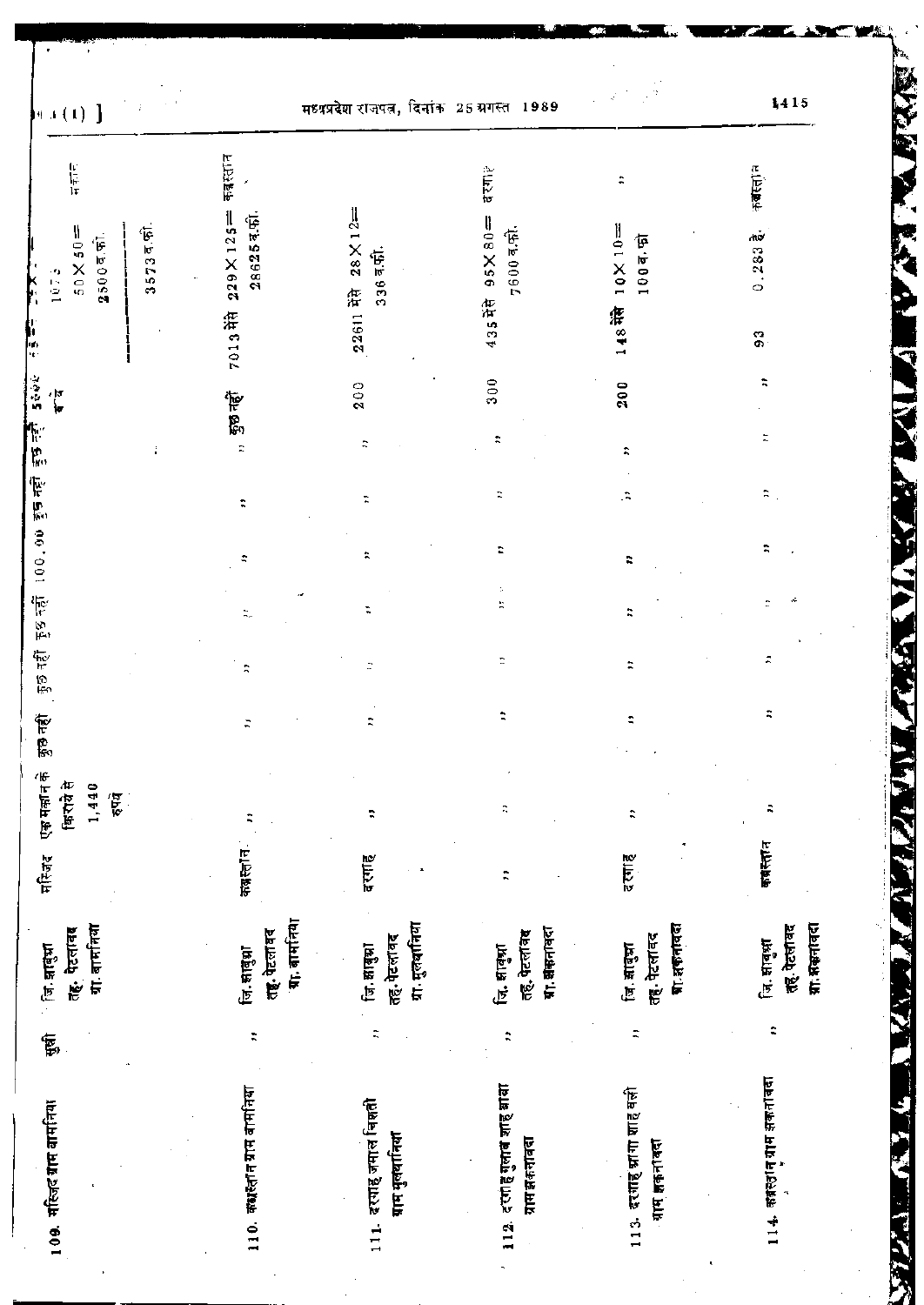#### भूमिका

**LARANTI** 

Þ

THE TABLE TO THE TABLE TO BE

ę

No.

 $\xi \geq 1$ 

वक्फ सधिनियम, 1954 (कमॉक 29, सन् 1954) की धारा 5 की उप-धारा (1) के प्रतनौत शासन द्वारा वक्फ बोर्ड को पेजे सर्वेक्षण प्रतिबेदन का परीसण उक्त अधिनिया की बारा 5 को मध्यप्रदेश वक्क नियम 1969 के निमम 4 के बलगत कवित सर्वेजय प्रतिबेदन के प्राधार पर तीमार अपना सम्मान को अक्षरित को जाने क्षत्र कर किया सुके सर्वेच्याधाःण<br>से स्मानी के प्राप्त कर किया की प्रतिबेदन के प्राधार पर तैयार को गई के **भूचनार्थ प्रकाशित की जाती है** :---

|              |                              | शिषा                     | ৰিলা.                                                 | বৰক কা                   | वक्क में                               |                                                           |                      | टेक्सेस                              |                         |                                   | ब्रसारिक                                                                           |                      |                                 | धन्य रिनार्फ जुछ हो                 |
|--------------|------------------------------|--------------------------|-------------------------------------------------------|--------------------------|----------------------------------------|-----------------------------------------------------------|----------------------|--------------------------------------|-------------------------|-----------------------------------|------------------------------------------------------------------------------------|----------------------|---------------------------------|-------------------------------------|
| कर्माक       | नीम ग्रौकाफ                  | या<br>सून्नी<br>ৰৰদ      | तहलोत<br>प्रौर<br>मोजा                                | ৰীয়বন<br>Ħ,<br>गर्ज     | शामिल<br>गायद।द<br>की कृत<br>ञ।मदन⊏    | কাৰিল<br>ग्रदा<br>मालगुजारो                               | भवनान                | महसू<br>लात                          | टेक्स                   | सायदनरे<br>वसून<br>करने पर तन्छन' | मृतावल्ली दोगर<br>को                                                               | खसरा<br>मसारिफ नम्बर | रकर:                            | पकोग                                |
| $\mathbf{1}$ | $\mathbf{z}$                 | $\mathbf{3}$             | 4                                                     | 5                        | G.                                     | $6 - 7$                                                   | 7                    | $7-7$                                | 7-वो                    | $7 - 51$                          | 8                                                                                  | $8 - 1$<br>8-V       | 9                               | $0 - \overline{0}$                  |
| Ι.           | तकिया व महार                 |                          | पुन्नी जि. छतरपुर<br>तह, बिनावर<br>या. बडामलहरा       | तकिया<br>₹,<br>দলাৰ      | फछ नहीं                                |                                                           |                      |                                      |                         |                                   | क्छ नहीं कुछ नहीं कुछ नहीं कुछ नहीं कुछ नहीं कुछ नहीं 200 1794 0 004 है. उपलब्ध ही |                      |                                 |                                     |
| 2.           | मरिजन                        | 33.                      | जि. छतरपुर<br>तह, विजागर<br>प्राम भगवा                | र्मास्जद                 | 28                                     | $^{\prime\prime}$                                         | $\ddot{\phantom{a}}$ | 33                                   | $, \,$                  | $\pmb{\mathfrak{z}}$              | $\bullet\bullet$                                                                   |                      | 100 279 0 040 है. मस्ज़िद       |                                     |
| 3.           | 99                           | $\overline{1}$           | जि. छतरपुर<br>त <b>ह, बिजा</b> धर<br>प्रा. मगवा       | ,,                       | $\pmb{\cdot}$                          | 78                                                        | $^{\bullet}$         | $\rightarrow$                        | 52                      | $\bullet$                         | 55.                                                                                | 150                  | 329 0.040है. मध्यट              |                                     |
| 4.           | ,,                           | ä,                       | जि. छतरपुर<br>तह, विजावर<br>प्रा. पनवा                | ٠,                       | $\rightarrow$                          | 55                                                        | 53                   | $^{\prime}$                          | ,,                      | ${}^{1+}$                         | 33                                                                                 | 250                  |                                 | 20511 0.032 है. बाबादा              |
| 5.           | $\mathbf{r}$                 | $\mathbf{z}$             | जि. छतरपुर<br>तह, विजावर<br>प्राम वौरा                | $\overline{\phantom{a}}$ | $\rightarrow$                          | $\rightarrow$                                             | $\bullet$            | $\overline{1}$                       | ,,                      | 73                                | źэ.                                                                                | 200                  |                                 | 2567(I 0 040हैं मकब <sub>ें 1</sub> |
| 6.           |                              | ١ŀ.                      | जि.छतरपृरतह. मरिजद<br>विजावर प्रा. घौरा               |                          | 33                                     | $\overline{1}$                                            |                      | $\pmb{\imath}$                       | $^{7}$                  | $\bar{r}$                         | 17                                                                                 | 100                  |                                 | 3431110.040 है. इन्दादो             |
| 7.           | ,,                           | H.                       | जि. छतरपुर तह.<br>विआवरषा गुलगज                       | $\mathbf{r}$ :           | $\pmb{\imath}$                         | $\overline{1}$                                            | 77                   | $\mathbf{y}$                         | ,,                      | 33                                | "                                                                                  | 300                  | 966(1 0.014,                    | $\mathbf{33}$                       |
|              | 3. मस्तिद, योहत्ता विलाईपूरा | $\overline{\phantom{a}}$ | जि. छतरपुरसह<br>विजावर ग्रा.गुलगंज                    | ,.                       | 79                                     | $\bullet\bullet$                                          | 39.                  | $\mathcal{P}$                        | $\bullet$               | ,,                                | $, \,$                                                                             | 100                  | $1113 - 0.904, , , ,$           |                                     |
|              | 5 कफ़ैस्तान                  | 55                       | जि. छतरपुर तह.<br>विज्ञावर प्रा. गुलभंज               |                          | कब्रस्तान                              | कुछ नहीं कुछ नहीं कुछ नहीं कुछ नहीं कुछ नहीं कुछ नहीं कुछ |                      |                                      |                         |                                   |                                                                                    |                      |                                 | नर, वेह                             |
|              | 10 मस्जिद                    | y.                       | जि.छतरपुर तह.<br>विवावर या. महुग्रामला                |                          | जःस्जद<br>yt.                          |                                                           |                      |                                      | 39                      | $. \cdot$                         | 2001                                                                               | 214                  | 17670.020,                      |                                     |
|              | $11 - 947577$                | и,                       | जि. छतरपुर तह.<br>बिजावर प्रा. य श्राञ्चल।            |                          | कबस्तः न<br>$\bar{\mathbf{r}}$         |                                                           | ,,                   |                                      | ÷,                      | ,,                                | ক্ত∺ৱী                                                                             |                      | $191$ $9.255$ ,                 | क प्रस्त। न<br>भाषात.               |
| 12           | $\boldsymbol{\mu}$           |                          | जि. छतरपुर तह.<br>विजार प्रा. मागना                   |                          | y r<br>2.1                             | $\mathbf{r}$                                              |                      | ż,                                   | 15<br>т,                | H.                                | H.                                                                                 | 328                  | 0.55:                           |                                     |
| 13           | $^{\prime}$                  | ° an                     | जि.छत्तरपुर कब्र⊰तान<br>तह.बिज.वर<br>प्रा. बड़ा मलेहर |                          | $\overline{\mathbf{z}}$<br>$^{\prime}$ | 99                                                        |                      |                                      | $\overline{\mathbf{z}}$ | b.                                | $\mathbf{r}$                                                                       | 1128                 | $0-4.01\frac{3}{9}$ . $53.5444$ |                                     |
| 14           | জান। মন্বিৰ                  | $\mathbf{y}$             | लि,छतरपुर मस्जिद<br>तह, बिजावर<br>या. चड़ामलेहरा      |                          | दौ∝षरों के<br>किराय<br>3365.           |                                                           |                      |                                      | ,,                      | $\rightarrow$<br>,,               | 500                                                                                | 1224(1)              |                                 | 0.300 है. अबादो                     |
|              | $25 - 35.68$                 | $\sim$ $_{\rm 2.5}$      | जि. छत्तरपुर ईदगाडु<br>तह. !वजावर<br>या. बड़ा भवेतृरा |                          | মূত নৱী                                | $^{\circ}$                                                | 13                   | ,,                                   | 33                      | ,,<br>$\overline{\phantom{a}}$    | 100                                                                                | 72811                | 0.018 है. जैसक                  |                                     |
|              | 16 मस्जिद                    | $\bar{r}$                | जि. छतरपुर मस्जिद<br>तह, विजावर<br>या सङ्गा           |                          | ,,                                     | ,,                                                        | 99                   | ,,                                   | ,,                      | . Pr<br>95.                       | 100                                                                                | 60711                | $0.005\frac{1}{2}$ .            | याचारी                              |
|              | ः । । कबस्तान<br>$\cdot$     | $\mathbf{r}$             | थि छतरपुर कबस्तान<br>तह, विजावर<br>ग्रा. सड़या        |                          | ,,                                     |                                                           | ,,                   | ,,                                   | 55                      |                                   | कुछ हो                                                                             | 2344                 |                                 | 0 0183). कबस्तान                    |
| 18           | मस्िद                        | $\mathbf{r}$ .           | बि. छतरपुर मस्ति<br>तह विजानर<br>ग्रा संधवा           |                          |                                        |                                                           | ,,                   | 52                                   | $55 -$                  | ٠                                 | 200                                                                                | 719                  | 0.0087                          | मनिजर                               |
| 19           | क्यस्तान                     | $\mathbf{r}$             | জি.তলম্পুৰ কলহলান<br>तह बिजायर<br>. प्रा. सेंघना      |                          | ,,                                     | 23                                                        | $\boldsymbol{\mu}$   | $\pmb{r}$                            | 13                      | ,,                                | $\blacksquare$<br>কুত নৱী                                                          | 935                  |                                 | 0,077 है. वजर<br>٠                  |
|              | मजार पीर बाबा                | 77                       | जि.छतरपुर मजार<br>तह ।अजन्वर<br>या तै य मार           |                          | 71                                     | ăr.                                                       | Ħ                    | $\cdot$ .<br>$\mathbf{r}$<br>$\cdot$ | $\pm 1$                 |                                   | 50                                                                                 | 206                  |                                 | 0.004 हे. सा.देह                    |

31116

0

 $\mathbf{C}$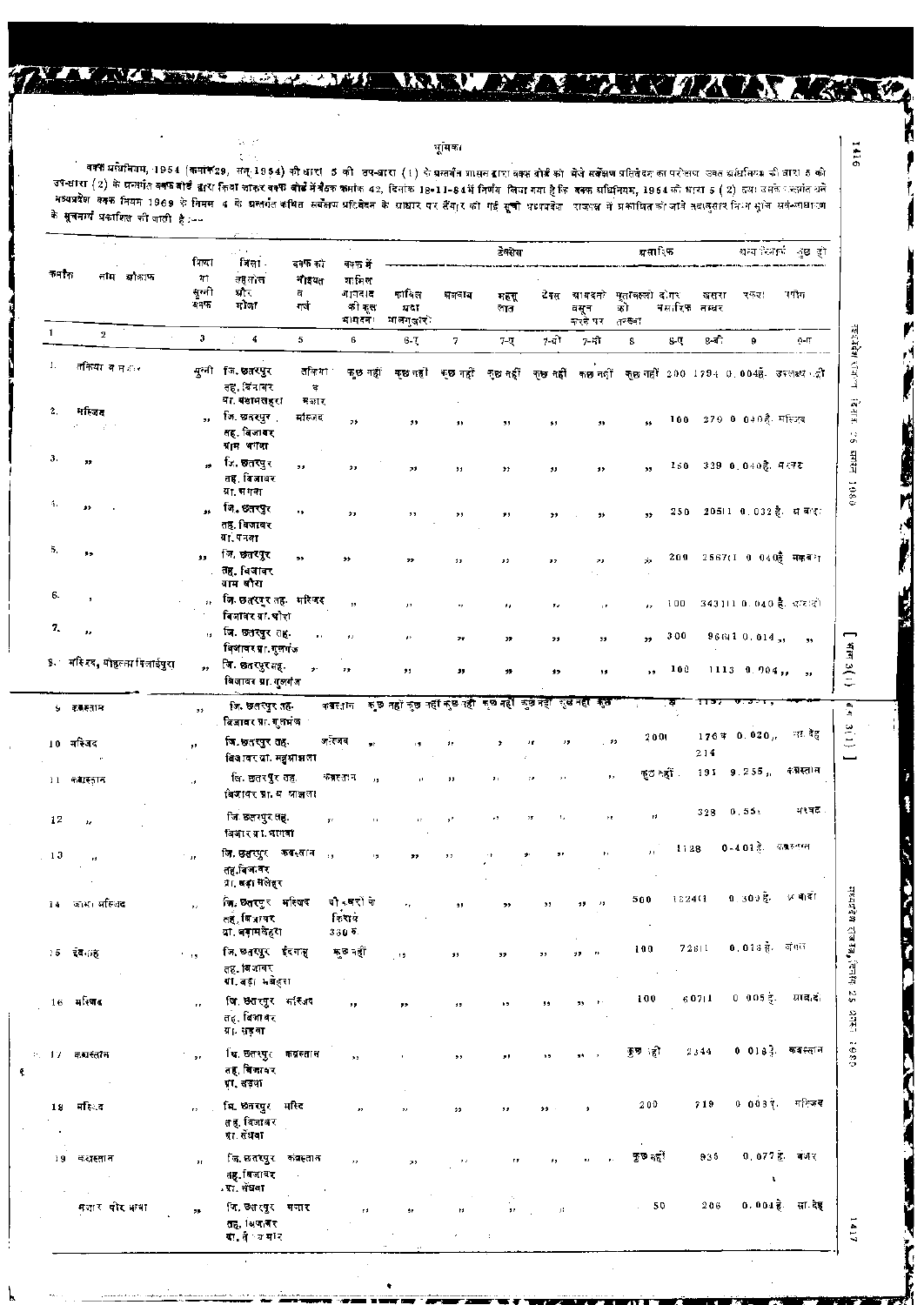|                                                   |   | <u> Andreas ann an Carl ann an Carl ann an Carl ann an Carl ann an Carl ann an Carl ann an Carl ann an Carl ann an </u> |         | VAL ST.                                          |              |      | œ            | т.     |           | <b>PASSED</b> | The property of the property property |         |        |
|---------------------------------------------------|---|-------------------------------------------------------------------------------------------------------------------------|---------|--------------------------------------------------|--------------|------|--------------|--------|-----------|---------------|---------------------------------------|---------|--------|
|                                                   |   | 6                                                                                                                       | 6-0     |                                                  | 7-ए          | 7-वी | 8.           | 7-स1   | 8-Q       | 8-बा          | 9                                     | 9 ਦ     | ≏<br>≈ |
| जि.छत्तरपुर तह. ककस्तान कुछ नहीं<br>बिजावर ग्राम∽ |   |                                                                                                                         | ৰ্ত নহী | কৃত নहीं কৃত নहीं কৃত নहीं কৃত নहीं कृत नहीं कृत |              |      |              |        |           |               | 62011 0.036 है: '                     | कबस्तान |        |
| बन्होरी<br>जि. छतरपुर तह.                         | Ħ | ,,                                                                                                                      | $, \,$  | ,,                                               | $\mathbf{r}$ | ,,   | $\mathbf{z}$ | $, \,$ | $\bullet$ |               | $493 - 0.049$ $\frac{3}{6}$           | h.      |        |

7

 $\overline{\mathbf{3}}$ 

बुको

 $\mathbf{1}$ 

N

Ł

**C**<br>F

 $\mathbf{2}$ 

21. कफेस्तान

 $40.$ 

 $41.$ 

 $\overline{\mathcal{L}}$ 

5i

 $\hat{\boldsymbol{\theta}}$ 

J.  $\mathbb{Z}^2$   $258$ 

| $96711 - 0.405$<br>$\mathcal{H}$<br>$\mathbf{r}$<br>F<br>23. कास्तान<br>जि. छत्तरपुर तह.<br>$^{\bullet}$<br>$\pmb{\cdot}$<br>л<br>,,<br>,,<br>$\mathbf{r}_\mathrm{f}$<br>$\mathbf{H}$<br>$\mathbf{H}$<br>विजायर ग्राम<br>निवार<br>771 0.349 %,<br>$\bullet\bullet$<br>32<br>,,<br>24. कब्रस्तान<br>जि. छतरपुर तह.<br>,,<br>$\boldsymbol{r}$<br>12<br>÷,<br>$\mathbf{H}$<br>,,<br>$\bullet$ .<br>13<br>विजायर ग्राम<br>देवपुर<br>61613 0.916 卷<br>190<br>25. ईदगाह<br>55<br>जि. छतरपुर तह.<br>र्दबगाह ,,<br>39<br>٠,<br>×,<br>٠,<br>13<br>$\mathcal{H}$<br>विजावर अभ<br>मगरई<br>299 13681111 9.005 है. ग्राम्बद्धी<br>$\boldsymbol{\mu}$<br>26. मस्जिद<br>मस्जिद ,,<br>जि. छतरपुर तह.<br>11<br>$\pmb{\cdot}$<br>ο.<br>$\mathbf{r}$<br>,,<br>y B<br>बिजावर ग्राम<br>बकसबाहा।<br>बकसबाहा<br>1906 0.036 %<br>590<br>Ĥ.<br>27. मस्जिद<br>,,<br>जि. छेत्ररघुर तह.<br>$\pmb{\eta}$<br>$\mathbf{r}$<br>,,<br>,,<br>, ,<br>$\overline{\phantom{a}}$<br>(पठान मोहल्ला)<br>विजादर नगर<br>विजादर<br>$9.1053$ .<br>490 1936<br>,,<br>29. मस्जिद<br>जि. छतरपुर तह.<br>$^{\bullet}$<br>,,<br>55<br>,,<br>$\pmb{\mathfrak{z}}$<br>$\bullet\bullet$<br>,,<br>,,<br>बिजावर नगर<br>ৰিৰাবৰ<br>$0.0910$ .<br>2102<br>590<br>,,<br>$\mathbf{r}_{\mathbf{r}}$<br>29. जामा मस्जिद<br>,,<br>जि. छतरपुर तह<br>11<br>й<br>٠,<br>$^{\prime}$<br>$\pm\pm$<br>(सोहत्ता ग्रजांज)<br>विजावर नगर<br>विजावर<br>9.491 年<br>1202<br>800<br>A.<br>$\mathbf{r}$<br>$\bullet$<br>नि अतरपुर तह<br>ईदगाह<br>39. ईदग्राह (बनाम मस्जिद)<br>,,<br>$\pmb{\cdots}$<br>,,<br>,,<br>0.344,, बनाम मस्जिद<br>$\mathbf{a}$<br>1293<br>बिजावर नगर<br>0.429<br>1204万<br>बिजादर<br>9.664,<br>1210<br>0.247<br>121111<br>0.929,<br>(बुग्रा)<br>31. कबेहतीने<br>जि , छतरपुर नह<br>कबस्तान<br>$\mathbf{a}$<br>,, ¶তসৰ্ী<br>33<br>٠,<br>1178,2<br>٠,<br>Й<br>,,<br>जिजावर नगर<br>विजावर<br>32.<br>जि. छतरपुर तह.<br>٠,<br>报<br>ь,<br>ь,<br>1213<br>÷,<br>ä<br>1,331,7<br>$\bullet$<br>٠,<br>,,<br>,,<br>विज्ञावर नगर<br>विजावर<br>33.<br>à,<br>۶,<br>'n<br>1214<br>$, \,$<br>93<br>$\mathbf{r}$<br>μ,<br>55<br>$\bullet$<br>,,<br>99<br>121512<br>$0.988E$ .<br>34.<br>Б<br>128311<br>$0, 121$ $\frac{3}{6}$ .<br>$\mathbf{P}^{\star}$<br>31<br>,,<br>,,<br>$\mathbf{r}$<br>,,<br>$\boldsymbol{\mu}$<br>$\mathbf{r}$<br>11<br>73<br>35.<br>ö.<br>33<br>$\mathbf{12}$<br>1679<br>$9.749$ $\frac{1}{5}$ .<br>,,<br>$\ddot{}$<br>,,<br>$\mathbf{r}_1$<br>$\mathbf{r}_{\mathrm{d}}$<br>$\pi_{\mathcal{I}}$ , $\pi_{\mathcal{I}}$<br>$\sigma$<br>H,<br>जि. छुङरपुर<br>ÿ,<br>36.<br>ij.<br>77<br>$\bullet$ :<br>169912<br>$\pm$<br>0 $405\frac{3}{5}$<br>$\mathbf{r}$<br>$\mathbf{H}$<br>$\mathcal{F}$ ?<br>$\epsilon$ )<br>$\mathbf{r}$ .<br><sub>सह</sub> . बिज.वर<br>तमेर सिक्षावर<br>बि. छतरपुर<br>ÿ.<br>37.<br>г,<br>1709<br>, ,<br>,,<br>$\boldsymbol{\mu}$<br>13<br>0.057<br>٠,<br>$\mathbf{H}$<br>$\mathbf{r}_\mathrm{f}$<br>$\mathfrak{c}^*$<br>तह विकवर<br>ाउ<br>नगर बि⊡वर<br>$\cdot$<br>िन, छतापुर<br>$\overrightarrow{ }$<br>$\bar{z}$<br>,,<br>38.<br>1730<br>ĵэ.<br>الأجاء<br>$-2\pi$<br>24.<br>$1 - 137,$ ,<br>$\mathbf{r}_\mathrm{f}$<br>93<br>$\mathbf{r}^{\perp}$<br>तह, विजायर<br>नगर विशेषुर<br>$\epsilon$<br>जि. छतरपुर<br>ĩ1.<br>$\mathbf{r}$<br>$\mathcal{F} \mathcal{F}$<br>2132<br>-19,<br>$\bullet$ .<br>h.<br>$\boldsymbol{r}$<br>۰,<br>$0.095$ ,<br>$\pmb{\tau}_t$<br>۰,<br>,,<br>तह. बिजाबर<br>नगर विज्ञाबर | 493 0.049 E<br>h.                        | 9F.<br>,, |  | ,, | ,, | ò. | $\pmb{\mathcal{H}}$ | जि. छतरपुर तह.<br>दिजावर ग्राम | y, | $22.$ कब्रैस्तान |
|--------------------------------------------------------------------------------------------------------------------------------------------------------------------------------------------------------------------------------------------------------------------------------------------------------------------------------------------------------------------------------------------------------------------------------------------------------------------------------------------------------------------------------------------------------------------------------------------------------------------------------------------------------------------------------------------------------------------------------------------------------------------------------------------------------------------------------------------------------------------------------------------------------------------------------------------------------------------------------------------------------------------------------------------------------------------------------------------------------------------------------------------------------------------------------------------------------------------------------------------------------------------------------------------------------------------------------------------------------------------------------------------------------------------------------------------------------------------------------------------------------------------------------------------------------------------------------------------------------------------------------------------------------------------------------------------------------------------------------------------------------------------------------------------------------------------------------------------------------------------------------------------------------------------------------------------------------------------------------------------------------------------------------------------------------------------------------------------------------------------------------------------------------------------------------------------------------------------------------------------------------------------------------------------------------------------------------------------------------------------------------------------------------------------------------------------------------------------------------------------------------------------------------------------------------------------------------------------------------------------------------------------------------------------------------------------------------------------------------------------------------------------------------------------------------------------------------------------------------------------------------------------------------------------------------------------------------------------------------------------------------------------------------------------------------------------------------------------------------------------------------------------------------------------------------------------------------------------------------------------------------------------------------------------------------------------------------------------------------------------------|------------------------------------------|-----------|--|----|----|----|---------------------|--------------------------------|----|------------------|
|                                                                                                                                                                                                                                                                                                                                                                                                                                                                                                                                                                                                                                                                                                                                                                                                                                                                                                                                                                                                                                                                                                                                                                                                                                                                                                                                                                                                                                                                                                                                                                                                                                                                                                                                                                                                                                                                                                                                                                                                                                                                                                                                                                                                                                                                                                                                                                                                                                                                                                                                                                                                                                                                                                                                                                                                                                                                                                                                                                                                                                                                                                                                                                                                                                                                                                                                                                          |                                          |           |  |    |    |    |                     | नियार                          |    |                  |
|                                                                                                                                                                                                                                                                                                                                                                                                                                                                                                                                                                                                                                                                                                                                                                                                                                                                                                                                                                                                                                                                                                                                                                                                                                                                                                                                                                                                                                                                                                                                                                                                                                                                                                                                                                                                                                                                                                                                                                                                                                                                                                                                                                                                                                                                                                                                                                                                                                                                                                                                                                                                                                                                                                                                                                                                                                                                                                                                                                                                                                                                                                                                                                                                                                                                                                                                                                          |                                          |           |  |    |    |    |                     |                                |    |                  |
|                                                                                                                                                                                                                                                                                                                                                                                                                                                                                                                                                                                                                                                                                                                                                                                                                                                                                                                                                                                                                                                                                                                                                                                                                                                                                                                                                                                                                                                                                                                                                                                                                                                                                                                                                                                                                                                                                                                                                                                                                                                                                                                                                                                                                                                                                                                                                                                                                                                                                                                                                                                                                                                                                                                                                                                                                                                                                                                                                                                                                                                                                                                                                                                                                                                                                                                                                                          | <u>युध्यप्रदेश राजेपत्र ,</u> दिनॉर्क 25 |           |  |    |    |    |                     |                                |    |                  |
|                                                                                                                                                                                                                                                                                                                                                                                                                                                                                                                                                                                                                                                                                                                                                                                                                                                                                                                                                                                                                                                                                                                                                                                                                                                                                                                                                                                                                                                                                                                                                                                                                                                                                                                                                                                                                                                                                                                                                                                                                                                                                                                                                                                                                                                                                                                                                                                                                                                                                                                                                                                                                                                                                                                                                                                                                                                                                                                                                                                                                                                                                                                                                                                                                                                                                                                                                                          |                                          |           |  |    |    |    |                     |                                |    |                  |
|                                                                                                                                                                                                                                                                                                                                                                                                                                                                                                                                                                                                                                                                                                                                                                                                                                                                                                                                                                                                                                                                                                                                                                                                                                                                                                                                                                                                                                                                                                                                                                                                                                                                                                                                                                                                                                                                                                                                                                                                                                                                                                                                                                                                                                                                                                                                                                                                                                                                                                                                                                                                                                                                                                                                                                                                                                                                                                                                                                                                                                                                                                                                                                                                                                                                                                                                                                          |                                          |           |  |    |    |    |                     |                                |    |                  |
|                                                                                                                                                                                                                                                                                                                                                                                                                                                                                                                                                                                                                                                                                                                                                                                                                                                                                                                                                                                                                                                                                                                                                                                                                                                                                                                                                                                                                                                                                                                                                                                                                                                                                                                                                                                                                                                                                                                                                                                                                                                                                                                                                                                                                                                                                                                                                                                                                                                                                                                                                                                                                                                                                                                                                                                                                                                                                                                                                                                                                                                                                                                                                                                                                                                                                                                                                                          | ATE 1989<br>मस्जिद                       |           |  |    |    |    |                     |                                |    |                  |
|                                                                                                                                                                                                                                                                                                                                                                                                                                                                                                                                                                                                                                                                                                                                                                                                                                                                                                                                                                                                                                                                                                                                                                                                                                                                                                                                                                                                                                                                                                                                                                                                                                                                                                                                                                                                                                                                                                                                                                                                                                                                                                                                                                                                                                                                                                                                                                                                                                                                                                                                                                                                                                                                                                                                                                                                                                                                                                                                                                                                                                                                                                                                                                                                                                                                                                                                                                          | লাবাৰী                                   |           |  |    |    |    |                     |                                |    |                  |
|                                                                                                                                                                                                                                                                                                                                                                                                                                                                                                                                                                                                                                                                                                                                                                                                                                                                                                                                                                                                                                                                                                                                                                                                                                                                                                                                                                                                                                                                                                                                                                                                                                                                                                                                                                                                                                                                                                                                                                                                                                                                                                                                                                                                                                                                                                                                                                                                                                                                                                                                                                                                                                                                                                                                                                                                                                                                                                                                                                                                                                                                                                                                                                                                                                                                                                                                                                          | मस्तिर                                   |           |  |    |    |    |                     |                                |    |                  |
|                                                                                                                                                                                                                                                                                                                                                                                                                                                                                                                                                                                                                                                                                                                                                                                                                                                                                                                                                                                                                                                                                                                                                                                                                                                                                                                                                                                                                                                                                                                                                                                                                                                                                                                                                                                                                                                                                                                                                                                                                                                                                                                                                                                                                                                                                                                                                                                                                                                                                                                                                                                                                                                                                                                                                                                                                                                                                                                                                                                                                                                                                                                                                                                                                                                                                                                                                                          | ईरगह                                     |           |  |    |    |    |                     |                                |    |                  |
|                                                                                                                                                                                                                                                                                                                                                                                                                                                                                                                                                                                                                                                                                                                                                                                                                                                                                                                                                                                                                                                                                                                                                                                                                                                                                                                                                                                                                                                                                                                                                                                                                                                                                                                                                                                                                                                                                                                                                                                                                                                                                                                                                                                                                                                                                                                                                                                                                                                                                                                                                                                                                                                                                                                                                                                                                                                                                                                                                                                                                                                                                                                                                                                                                                                                                                                                                                          | $\left(1\right)$ s riva<br>सा. देह       |           |  |    |    |    |                     |                                |    |                  |
|                                                                                                                                                                                                                                                                                                                                                                                                                                                                                                                                                                                                                                                                                                                                                                                                                                                                                                                                                                                                                                                                                                                                                                                                                                                                                                                                                                                                                                                                                                                                                                                                                                                                                                                                                                                                                                                                                                                                                                                                                                                                                                                                                                                                                                                                                                                                                                                                                                                                                                                                                                                                                                                                                                                                                                                                                                                                                                                                                                                                                                                                                                                                                                                                                                                                                                                                                                          | $0$ , $0$ \$ $1$ $_{10}$ । क्लाक्तान     |           |  |    |    |    |                     |                                |    |                  |
|                                                                                                                                                                                                                                                                                                                                                                                                                                                                                                                                                                                                                                                                                                                                                                                                                                                                                                                                                                                                                                                                                                                                                                                                                                                                                                                                                                                                                                                                                                                                                                                                                                                                                                                                                                                                                                                                                                                                                                                                                                                                                                                                                                                                                                                                                                                                                                                                                                                                                                                                                                                                                                                                                                                                                                                                                                                                                                                                                                                                                                                                                                                                                                                                                                                                                                                                                                          | $\alpha$                                 |           |  |    |    |    |                     |                                |    |                  |
|                                                                                                                                                                                                                                                                                                                                                                                                                                                                                                                                                                                                                                                                                                                                                                                                                                                                                                                                                                                                                                                                                                                                                                                                                                                                                                                                                                                                                                                                                                                                                                                                                                                                                                                                                                                                                                                                                                                                                                                                                                                                                                                                                                                                                                                                                                                                                                                                                                                                                                                                                                                                                                                                                                                                                                                                                                                                                                                                                                                                                                                                                                                                                                                                                                                                                                                                                                          | $\pmb{\cdots}$                           |           |  |    |    |    |                     |                                |    |                  |
|                                                                                                                                                                                                                                                                                                                                                                                                                                                                                                                                                                                                                                                                                                                                                                                                                                                                                                                                                                                                                                                                                                                                                                                                                                                                                                                                                                                                                                                                                                                                                                                                                                                                                                                                                                                                                                                                                                                                                                                                                                                                                                                                                                                                                                                                                                                                                                                                                                                                                                                                                                                                                                                                                                                                                                                                                                                                                                                                                                                                                                                                                                                                                                                                                                                                                                                                                                          | $\alpha$                                 |           |  |    |    |    |                     |                                |    |                  |
|                                                                                                                                                                                                                                                                                                                                                                                                                                                                                                                                                                                                                                                                                                                                                                                                                                                                                                                                                                                                                                                                                                                                                                                                                                                                                                                                                                                                                                                                                                                                                                                                                                                                                                                                                                                                                                                                                                                                                                                                                                                                                                                                                                                                                                                                                                                                                                                                                                                                                                                                                                                                                                                                                                                                                                                                                                                                                                                                                                                                                                                                                                                                                                                                                                                                                                                                                                          |                                          |           |  |    |    |    |                     |                                |    |                  |
|                                                                                                                                                                                                                                                                                                                                                                                                                                                                                                                                                                                                                                                                                                                                                                                                                                                                                                                                                                                                                                                                                                                                                                                                                                                                                                                                                                                                                                                                                                                                                                                                                                                                                                                                                                                                                                                                                                                                                                                                                                                                                                                                                                                                                                                                                                                                                                                                                                                                                                                                                                                                                                                                                                                                                                                                                                                                                                                                                                                                                                                                                                                                                                                                                                                                                                                                                                          | $\mathcal{D}$                            |           |  |    |    |    |                     |                                |    |                  |
|                                                                                                                                                                                                                                                                                                                                                                                                                                                                                                                                                                                                                                                                                                                                                                                                                                                                                                                                                                                                                                                                                                                                                                                                                                                                                                                                                                                                                                                                                                                                                                                                                                                                                                                                                                                                                                                                                                                                                                                                                                                                                                                                                                                                                                                                                                                                                                                                                                                                                                                                                                                                                                                                                                                                                                                                                                                                                                                                                                                                                                                                                                                                                                                                                                                                                                                                                                          | $\epsilon_{\rm{c}}$                      |           |  |    |    |    |                     |                                |    |                  |
|                                                                                                                                                                                                                                                                                                                                                                                                                                                                                                                                                                                                                                                                                                                                                                                                                                                                                                                                                                                                                                                                                                                                                                                                                                                                                                                                                                                                                                                                                                                                                                                                                                                                                                                                                                                                                                                                                                                                                                                                                                                                                                                                                                                                                                                                                                                                                                                                                                                                                                                                                                                                                                                                                                                                                                                                                                                                                                                                                                                                                                                                                                                                                                                                                                                                                                                                                                          | $\mathcal{F}$                            |           |  |    |    |    |                     |                                |    |                  |
|                                                                                                                                                                                                                                                                                                                                                                                                                                                                                                                                                                                                                                                                                                                                                                                                                                                                                                                                                                                                                                                                                                                                                                                                                                                                                                                                                                                                                                                                                                                                                                                                                                                                                                                                                                                                                                                                                                                                                                                                                                                                                                                                                                                                                                                                                                                                                                                                                                                                                                                                                                                                                                                                                                                                                                                                                                                                                                                                                                                                                                                                                                                                                                                                                                                                                                                                                                          | $\mathcal{I}$ :                          |           |  |    |    |    |                     |                                |    |                  |

जि. छतरपुर<br>तह, विमावर<br>नगर विजावर थि. 85तः पुर<br>तहें, विज्ञ वर<br>ग्राम बक्स राया  $\frac{1}{H}$  ,  $\frac{1}{2}$  ,  $-557:1$  $\mathbf{u}$ J,  $\epsilon$ J.  $\bar{z}$ ,,  $\alpha$  $0.093.,$  $\bar{r}$  $\pm$  :  $\sim$   $\sim$  $\overline{a}$ 

x,

 $\tau_1$ 

T

 $\boldsymbol{\theta}$ 

VЛ

 $\boldsymbol{Z}$ r

33

 $6111$ 

 $0.567$   $_{\odot}$ 

 $\ddot{v}$ 

WATER LEAD

2293

 $\ddot{\phantom{1}}$ 

 $\boldsymbol{\eta}$ 

ZТ

 $\boldsymbol{A}$ 

 $^{\prime}$ 

₹√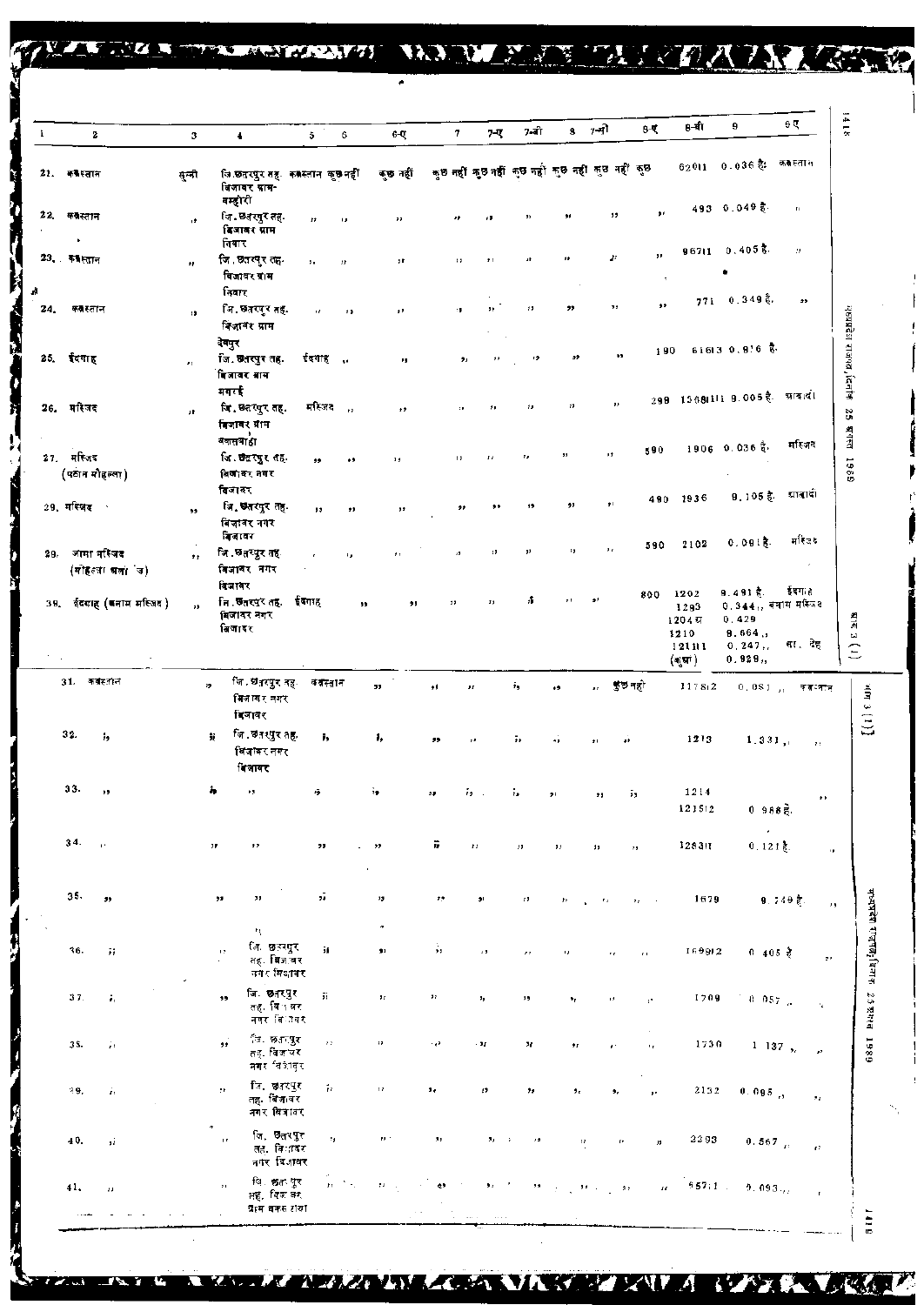TERRITORIAN DE L'ANTARCE

|     | 2                                                                   | 3                       | 4.                                           | 5                  | G                                               | 67                   | 641                         | 7                    | $7 - 7$                    | 7-7)                        | ₿                    | $\mathbf{B} \cdot \mathbf{T}$                                            | 8 वो              | 9                                         | ्र-म्                                                                                     |
|-----|---------------------------------------------------------------------|-------------------------|----------------------------------------------|--------------------|-------------------------------------------------|----------------------|-----------------------------|----------------------|----------------------------|-----------------------------|----------------------|--------------------------------------------------------------------------|-------------------|-------------------------------------------|-------------------------------------------------------------------------------------------|
|     | $42$ , काउंटगंग                                                     | सन्दर                   | বি ভৱৰেু≀<br>तह, जिल्लिए                     | कारतान             |                                                 |                      |                             |                      |                            |                             |                      | ৰ্ভ বহী, মৃত ছৌ বুছ জী। ৰূভ ধ্য়া মুছ বহী ৰূভ বঢ়ি খুছ ন্যা খুছ ন্যা 709 |                   | 0-380 है. इ.स.स्वास                       |                                                                                           |
|     |                                                                     |                         | ग्रे । मण्डल व न न न न न न न का              |                    |                                                 |                      |                             |                      |                            |                             |                      |                                                                          |                   |                                           |                                                                                           |
|     | 43. कब्रस्तान                                                       | m                       | ৱি. প্তৰংমুৰ<br>तह, बिजावर<br>बाद बनसवाहा    | $\pmb{\mu}$        | 38                                              |                      | j)                          | ¥Ė.                  | $^{\prime}$                | $\mathbf{r}$                | $\mathbf{r}$         |                                                                          | $7 - 1271$        | $0 - 024$ ,                               | $\mathbf{5}$ (                                                                            |
| 44, | कबस्तान                                                             | ij.                     | जि. छत्तरपुर<br>तह विजावर<br>ग्राम वक्सवाहा  | į,                 | $\mathcal{H}$                                   | $\mathbf{H}$         | ,,                          | ,,                   | ,,                         | ۰,                          | ,,                   | $\bullet$                                                                | 1589              | $0 - 494$ $_{II}$                         | $\sim 100$                                                                                |
|     | 45, मस्जिद                                                          | $\bullet$               | जि. छत्तरपुर<br>तह, विजायर<br>ग्राम पुनगना   | मस्जिद             | $\mathbf{r}_k$                                  | $\mathbf{a}$         | J)                          |                      |                            | œ                           | ×                    | 100                                                                      | 374:1             | $0 - 003$ ,                               | आ वर्षा<br>করসালে                                                                         |
| 46. | कअस्ताव                                                             | $\bullet$               | ति. छत्रपूर<br>नहें, विभावर<br>মংদ থুববুৰা   | कदर तम             | ,,                                              | y,                   | 33                          | 33                   | $\sim$                     | $\pmb{33}$                  | ۰,                   | ত্ত ৱা                                                                   | 37401             | 0.110                                     | जाबाद !<br>假耳形征子                                                                          |
|     | 47. मन्जिद                                                          | $\boldsymbol{u}$        | সি छतरप्?<br>तह, विजावर<br>प्राप्त कियनगढ    | $\lambda$<br>भरिजद | g c                                             | $\pmb{\nu}$          | 33                          | 33                   | э.                         | ,                           | è,                   | 150                                                                      | 244<br>245<br>244 | 0.403,<br>$0 - 036$<br>$0<0.10^{-7}$      | भरिजद<br>ЧT4.<br>भरित्र                                                                   |
|     | 46. कबस्तान                                                         | $\alpha$                | जि. छत्तरपुर<br>तह. विजावर<br>याम किन्नगढ़   | कबरत न             | ,,                                              | ÷                    | ,,                          | ,,                   | 99                         | ,,                          | ٠,                   | কুछ⊹हो                                                                   | 15314             | $0.405$ , $\frac{1}{3}$                   |                                                                                           |
|     | 49. मस्जिद                                                          | ú.                      | जि. छत्तरपुर्<br>तह. बिज⊺वर<br>प्राप देवरा   | मस्जिद             | $\mathbf{r}_k$                                  | ï,                   | $^{\circ}$                  | 73                   | 96                         | $\mathbf{p}_1$              | $\mathbf{a}$         | - 100                                                                    | 438               | $0 - 016$ .                               | म≹जद                                                                                      |
|     | 5व. कश्वरतात                                                        | $\mathbf{z}$            | जि. धारपुर<br>तह विशवर<br>प्राय देवरा        | ब ब्रस्तान         | $\mathbf{r}$                                    | ĸ                    | $\mathbf{y}$ (              | ٠,                   |                            | $\cdot$<br>$\mathbf{r}$     | $\mathcal{L}_2$      | कुछ नही                                                                  | 43111             | $0 - 101$ $\mu$                           | कपस्तान                                                                                   |
|     | 51. कब्रेलान                                                        | $\mathbf{1}$            | जि. छतरपुर<br>तद्द, विज्ञाबर<br>ग्रा देवरा   | $\mu$ .            | ¥.                                              | $\mathfrak{c}^*$     | $\mathcal{F}$               | $\boldsymbol{r}$     | g f                        | $\bar{J}$ , $\bar{J}$       |                      |                                                                          | 429/<br>1048      | 0 559 है.                                 | ाः ब्रास्तु १ न                                                                           |
| 52. | $\mathbf{z}$                                                        | $\mathbf{r}$            | जि. छतरपुर<br>तह विजावर<br>या घोरा           | Jś.                | $\bullet$                                       | $\ddot{\phantom{a}}$ | уJ                          | $\mathcal{S}$        | $\boldsymbol{r}$           | 72<br>$\sim$ 100 $^{\circ}$ | $\mathbf{r}$ .       | $\mathbf{R}$                                                             |                   | 44211 0.769 克                             | 33                                                                                        |
|     | 53. ६२ गानु                                                         | सन्नो                   | जि. छत्त्युर<br>तह दिजावर<br>ग्रे?, पनया     | द रगाह             | 99                                              | ,,                   | л                           | $\mathcal{H}$        | $\mathcal{L}_{\mathrm{B}}$ | ,,                          | łł.                  |                                                                          | $200 - 205:1$     | $0.020$ 第.                                | ावादी                                                                                     |
|     | 54. कड़श्ताद                                                        | ,,                      | ,,                                           | कास्तान            | 99                                              |                      | ٠,                          | t s                  | 5 <sub>1</sub>             | ,,                          |                      | কুछ⊣हो                                                                   | 4                 | 0.0∷1 है ⊣वस्तान                          |                                                                                           |
|     | 55. मस्जिद                                                          | 39                      | जि. छारपुर<br>तहः विजायर                     | मस्जिद             | ,,                                              | 53<br>,,             | J)                          | ŗ.                   |                            | ,,                          | J.                   | $100 -$                                                                  | 1040              | $0,010$ है                                | सान दो                                                                                    |
|     |                                                                     |                         | द्रा.सटर्ई                                   |                    |                                                 |                      |                             |                      |                            |                             |                      |                                                                          |                   |                                           |                                                                                           |
| 56. | कग्रस्तान<br>57. वग्नस्तान मय मजार बाबा                             | $\rightarrow$           | $\bullet\bullet$                             | कबर नाम            | ,,                                              |                      |                             |                      |                            |                             |                      |                                                                          | কৃত বরী 3189      | 0.202 है. अबस्तान                         |                                                                                           |
|     | दुर्रातो शाह साहब                                                   | ys.                     | जि. छ∄रपुर<br>तह. विजावर<br>ग्रा. बिजावर     | $\bar{D}$          | ,,                                              | ,,                   | л                           | y p                  | $\mathbf{J}$ ).            | $\bullet$ .                 | $^{\prime}$          |                                                                          |                   | $500 - 11671 - 0.192$<br>$116712 - 0.233$ | ,,                                                                                        |
|     | 58. मजार शहोद णाहु बावा                                             | $\boldsymbol{n}$        | ĩΙ.                                          | मजार               | ,,                                              | $\delta_{\rm 1D}$    | j.                          | a é                  |                            |                             |                      | $50 -$                                                                   | 1141              | 0.091 है. वाग                             |                                                                                           |
| 59. | क बस्तान                                                            | ηŢ.                     | $\sim$ ee                                    | कबस्तान            | й                                               | $\mu$                | п                           |                      |                            | ,,                          |                      | कुछ हो।                                                                  | 1283:2            | 0.117 है- बज़रतान                         |                                                                                           |
| 60. | एक गकान व 4 दूकामें                                                 | $\overline{1}$          | जि. छतरपुर                                   | मकान               | एक मकान के                                      | ≀ छ ⊧हो              | s.                          |                      |                            | 15                          |                      |                                                                          | $1,0001 - 7362$   | 0 026 ई. जाक,दी                           |                                                                                           |
|     | ग्रन्जुन्न इस्लामिया<br>पंजाब नेगनल बैक के<br>पास गरु दरवाजा        |                         | तह. छतरपुर<br>नगर छत्रपुर,                   |                    | 4 बुकान दिश देने 900 रू.मे<br>दुकानों के किराये |                      |                             |                      |                            |                             |                      |                                                                          |                   |                                           |                                                                                           |
|     | 61. सरिजय मजार मस्तान क <i>ा</i> क<br>के पास मोहरुला राजी रालं त    |                         | o.                                           | मस्जिद             | 2580 हैं थे<br>ক্ষ বয়                          |                      |                             |                      |                            | y,                          |                      | $_{54}$ = 15 $\hat{n}_0$ +                                               | 2522              | 0.020 <sub>0</sub>                        | ৰমান                                                                                      |
|     | 62. मजोर मस्तान शाह मऊ<br>दरबाजा रानो तलैया                         | $\bullet$               | y j                                          | मजार               | ,,                                              | $\rightarrow$        | IJ                          | ,,                   | ,,                         | $\bar{z}$                   | $\ddot{\phantom{1}}$ | $50 +$                                                                   | $-522$            | 0.053 <sub>5</sub>                        | ,,                                                                                        |
|     | 63. मस्जिद पहाड़ जोठी                                               | ,,                      | IJ.                                          | मस्जिद             | ç,                                              |                      |                             |                      |                            | $\mathbf{r}$                | $\pm$                | 10                                                                       |                   | 510312 0.024 है पहाड़ कोठ                 |                                                                                           |
| 64. | मस्जिद मोटर स्टैण्ड                                                 | 17                      | 13                                           | $^{\prime}$        |                                                 |                      |                             |                      |                            | ر و                         |                      | $5 +$                                                                    | 127               |                                           | 700 गणित सरायपास                                                                          |
| 65. | मस्त्रिद नाले वामी मो.<br>टोरिया                                    | ,,                      | ,,                                           | $\pmb{\cdot}$      | ٠,                                              | ×,                   |                             |                      |                            |                             | ç,                   | ⊕ छ हो                                                                   | 650.1             |                                           | 0 002 है. प्रावादी                                                                        |
|     | 66. मोती मरिजद मो. सेमीनगर                                          | $\overline{\mathbf{z}}$ | 99                                           | л                  | $\boldsymbol{r}$ :                              |                      | $\mathbf{r}_{\mathrm{F}}$ . | $\mathbf{R}^{(1)}$ , |                            | y1.                         | $\mathbf{r}_\perp$   | $200 +$                                                                  | 2640              | $0 - 004$ 충.                              |                                                                                           |
| 67  | जामा मरितद सम मदरसा<br>मोहल्ला रानी तलैया<br>(जामा वार्ड) मकान सिटा | 5.2                     | जिलाछतरपुर मस्जिद<br>तह⊸छारपुर<br>नवर छतरपुर |                    | एक স্কান কৃত-বর্ট<br>के किरोने में स<br>ৰ্তনৱী  |                      | कुछ नहीं<br>$\sim 40\%$     | ङ्छनहो<br>÷.         | कस नही<br>÷                | করা নলী                     |                      | 503                                                                      | 2583<br>2583      |                                           | $\mathbf{J}(\mathbf{r})$<br>0--05∻है आवन्दा<br>$0.250$ $_{11}$ $_{14}$<br>$0.028$ ), मकान |

A K

**STATISTICS** 

*NAZARA LESA VAREZ KALA 1975. KALERALA* 

π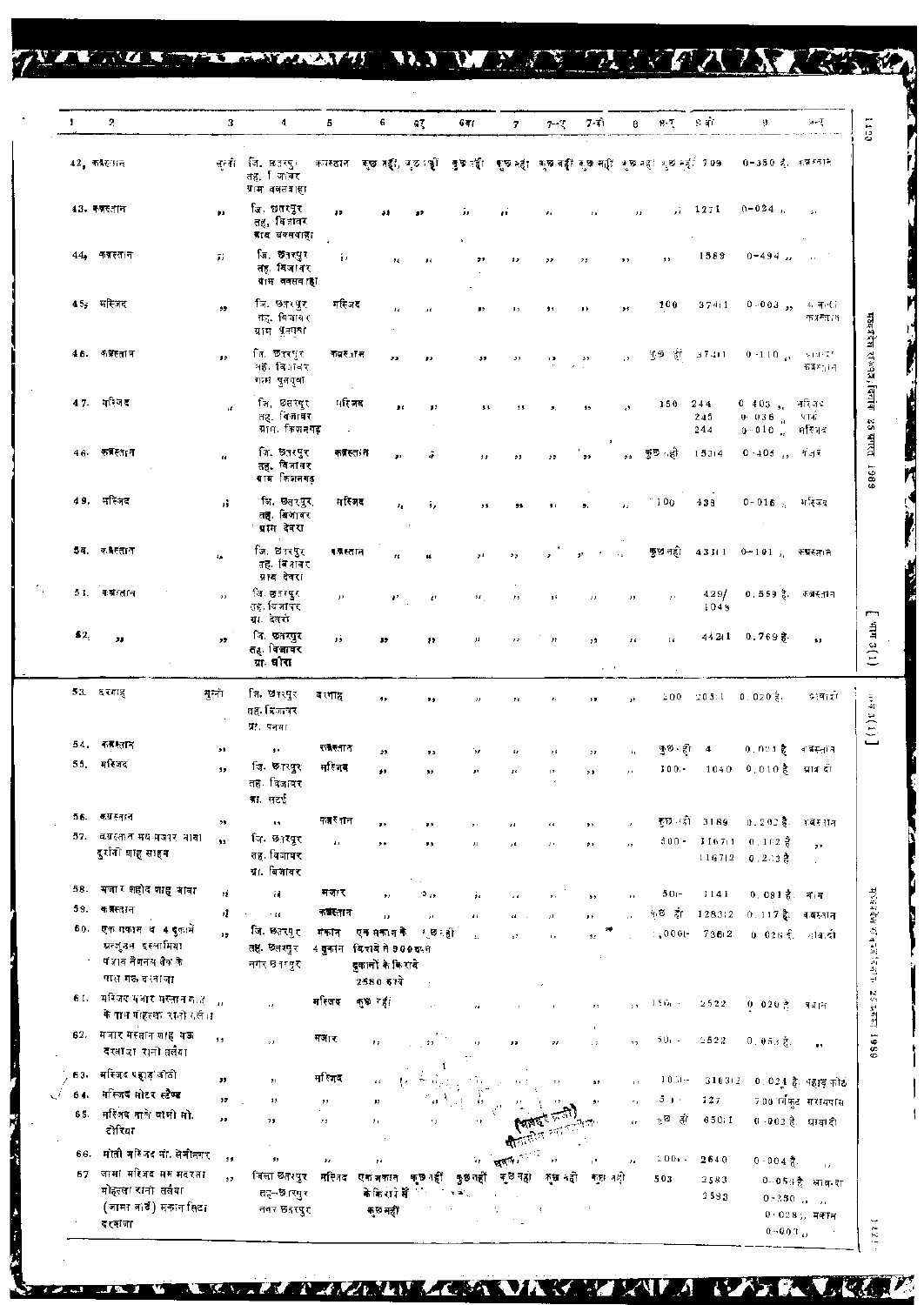## WEITERS DATE AND VAN AVAIS TENNES MANTE NAT

|     | $\bf{2}$                                                           | 3            | 4                                                      | 5         | 6                                                                   | $6 - 1$         | 7                   | $7 - 0$                    | 7-वीं (                 | H.                                                                               | 8-वी<br>$9 - 7$ | $8 - 91$           | ņ.                      | 9 T                     |
|-----|--------------------------------------------------------------------|--------------|--------------------------------------------------------|-----------|---------------------------------------------------------------------|-----------------|---------------------|----------------------------|-------------------------|----------------------------------------------------------------------------------|-----------------|--------------------|-------------------------|-------------------------|
| GB. | मस्जिद वर्गाया वहादर जू<br>र्शवान कबस्त न जेल के पास               | मूलो         | तह छतरपुर<br>नगर छत्तरपुर                              |           |                                                                     |                 |                     |                            |                         | जिलाछतरपुर मस्जित कुछ नहीं कुछ नहीं कुछ नहीं कुछ नहीं कुछ नहीं कुछ नहीं कुछ नहीं | 100             | $2922$ प           | 0 0 4 दे द्यावदी        |                         |
|     | 69 मेरिजद<br>नदा मोहस्ला                                           | y)           | जिला ६.(रपुर<br>तह-छतरपुर<br>नगर छतरपुर                | W.        | $\pm 1$                                                             | å,              | 12                  | $\mathcal{L}(\mathcal{C})$ | $\mathbf{J}_\mathrm{A}$ | ,,<br>$\mathbf{a}$                                                               | 390             | 2324               | 0.005                   | $\sim$ 100 $\mu$        |
| -70 | 4 स्जिद चौक पो <i>्</i> ल्ला.<br>समनीगर                            | $\vec{r}$    | विला छतरपुर<br>तह छतरपुर<br>निगर छत्त्युर              | ÿ,        | $\pmb{\cdot}$                                                       | 13              | υ,                  | ,,                         | 21                      | $\overline{1}$                                                                   | 400             | 2664               | 0-00a,                  | $\mathbf{r}_\mathrm{F}$ |
|     | 71 मस्जिद मोहरुला बसारी<br>दरवाजा .                                | ä.           | जिला सतरपुर<br>तह छतरपुर<br>¦नगर छ <sub>त</sub> रपुर   | Ϋ,        | 5                                                                   | ñ               | ь,                  |                            | ,,                      | $\boldsymbol{r}$<br>18                                                           | 200             | 2640               | $0.0:3$ ,               | $\mathbf{r}$ (          |
|     | 72 बस्जिद<br>मोहल्ला मन्हारो                                       | 'n           | লিলং তর ন্দুং<br>तह− छतः पुर<br>नगर छतरपुर             | g.        | ۰,                                                                  |                 | 55                  | ٠,                         | 88                      | 1Ï.<br>,,                                                                        | 200             | 26.612             | $0 - 0$ . $1 - 1$       | $\sim$                  |
|     | 73 महिजद संबर्ग फरों काम<br>मोहल्ला छोट∂्नर हटी                    | 弄。           | जिला छतरपुर<br>तह्र छतरपुर<br>नगर छत्रपुर              | H.        | ý.                                                                  | 莍               | a r                 |                            |                         | ٠.                                                                               | 250<br>Ŧ.       | 19814              | $0,007\,$ .             |                         |
|     | 74 मस्जिद सब्ज फरक्शन                                              | $\pmb{\Psi}$ | ú.                                                     | ñ         | 5,                                                                  | ü               | ÷Г                  | $\boldsymbol{\eta}$        | Ħ                       | 11                                                                               | 100             | 280511             | $0.0053$ ,              | $\bar{r}$ r             |
|     | मोहल्लाबड़ी फुमर हटी<br>75 मस्जिद कलन्दर मय मजार<br>मऊ दरवाजा      | $\mathbf{D}$ | ī,                                                     | Ŧ.        | 5,                                                                  | jr              | $\mathcal{F}^{\pm}$ | . <del>.</del>             | Ŧ,                      | $\mathcal{I}_I$<br>73                                                            | 50              | 1981.4             | 0.0028                  | $\tau$ r                |
|     | 76 मस्जिद मय तकिया<br>मऊ बरवाजा                                    | ÿ.           | Ħ                                                      | $\pmb{r}$ | ñ                                                                   | ,,              |                     | 73                         | t r                     | $\mathbf{J}$<br>,,                                                               | 100             | 59814              | ი, 0ი3 წ.               | $\mathbf{r}$            |
|     | 77 मस्जिद रंगरेजान<br>मऊ दरवाजा                                    | Ħ            | $\dddot{\imath}$                                       | ñ         | 6 दुकानो में[से<br>2 दुकानों से<br>$2400 -$                         | ٠i              | ÷,                  | ,,                         | $\bullet$               | ٠,                                                                               | 200             | 265612             | €.006 है.               | $\mathbf{r}$ .          |
|     | 7इ मस्जिद                                                          | ż,           | 77                                                     | Ξĩ.       | ৰত নৱী                                                              | п               | m 1                 | ь,                         | ъ,                      |                                                                                  | 150             | 2939               | $0.002$ $\frac{1}{6}$ . | $\mathbf{r}_1$          |
|     | कालेज कदस्तान के पात<br>79 मस्जिद कारीगरा <i>न</i><br>बेहुना मार्ग | 57           | - 77                                                   | TT.       | $\pmb{r}$ (                                                         | $\mathcal{F}$ : | 19                  | ٠,                         | 77                      | $\mathbf{1}$<br>٠,                                                               | 50              | 821                | ०.०७2 है. मस्जिद        | मन कुशा                 |
|     | 68 मजन मरोक नया सराय<br>यो र स्टैन्ड                               | जुम्नी       | ৰিলা ভৰতৰু<br>त <b>ह. स्तं</b> रपुर<br>नगर-ख्रास्पुर   | मजार      | कुछ नहीं                                                            | ৰত নহা          | मृत्त नहीं          | ৰূত নহী                    |                         | ৰ্চন্ট ৰূচন্ট                                                                    | 500             | $632 - 0 - 001$ .  |                         | ब राव                   |
|     | `9ा ईदगाह<br>बड़े डाक्ख ने के शंस                                  | 99           | जिला≅नरपुर ईदगाह<br>तह, छतरपुर<br>नमर-खत्त्युर         |           | $\boldsymbol{\mathsf{12}}$                                          | A,              | ñ                   | ι,                         | 'n                      | ъ.                                                                               | 200             |                    | $3028 - 0 - 042$ ;      | बाबादी                  |
|     | व.व म्तान मृन्दर्<br>महवारोड                                       | п            | ারিকা ভারতুতে ব্যালোন<br>तह, छत्तरपृर<br>मगर-छतरपुर ्  |           |                                                                     |                 | ü                   |                            |                         |                                                                                  |                 |                    | $0 - 421$ ij            |                         |
|     | ⇒≌3 मदस्तानजेन केपास                                               |              | जिला छतरपुर<br>तह. छतरपुर<br>नगर-चत्तरपुर              | $\bullet$ | $\mathbf{r}$                                                        | Γ,              | ä.                  | ¥.                         | 4                       | 57.                                                                              |                 | 2951 1-659 h       |                         | 猩                       |
|     | 84 क0 जल कॉलेन के मात                                              | $\mathbf{r}$ | जिला छतरपुर<br>तह, छतंरपुर<br>नगर-जगरपुर               | Ŧ,        |                                                                     | à,              | ñ                   | 57                         | ñ                       | ħ                                                                                |                 | $294512 - 1 - 270$ |                         | $\boldsymbol{\eta}$     |
| ₹5. | र्मास्जद<br>W.                                                     |              | त्रिला छत्तरपुर` मस्जिद<br>तह्, छत्तरपुर<br>ड़ ब बोदनी |           | Б,                                                                  | 5,              | 9                   | n v                        | 11                      | Ъr.                                                                              |                 |                    | 280 0-018 $\%$ अमिति    |                         |
|     | 19 मजार जल जाह साहब <sub>ा</sub><br>बांधी मर्ग                     |              | विलासतरपुर मजाद<br>तह. छतरपुर<br>नगर-खतरपुर            |           | $\overline{\mathbf{z}}$                                             | 瑾               | 'n.                 | Tì.                        | ij.                     | ő.                                                                               | 500             | $2303$ 0-001,      |                         |                         |
| 37  | मजरदवालहॅम लहम अ<br>चीराहा बाकवाना                                 |              | जिला छतरपुर<br>तह छतरपुर ।<br>नगर-छनरपुर               | h.        | ъ,                                                                  | - 17            | Ď.                  | h.                         | zj.                     | $\mathbf{r}_{\mathrm{f}}$                                                        | 300             |                    | $3029$ 0-001,           |                         |
|     | ३8 स.व.र यादगार नो रामुक्तिल<br>दुशा सिंगाइ। नदो के किनारे         |              | ति चारपुर<br>तह. खतरपुर<br>नगर छत रंपुर                |           | म गर कुछ सहीं कुछ नहीं कुछ नहीं कुछ नहीं कुछ नहीं कुछ नहीं कुछ नहीं |                 |                     |                            |                         |                                                                                  | 200             | $2279(2 - 0.004)$  |                         | बन्जर                   |
|     | β8 बजारगल्योः मियां, मोहत्ला<br>तनेया, ज मा वस्त्रिद के पात        |              | ,, जि. बतरपुर<br>तह. उत्तरपुर                          | ,,        |                                                                     |                 | ,,                  |                            |                         | ,,                                                                               | 100             | 2563               | 0-001 है. बाबादों       |                         |

A KOLUMANIA MARAJARA NA KAMA KU A

原本的

£

F

 $\frac{5}{4}$ 

**WAS IN BRANT** 

 $\sim$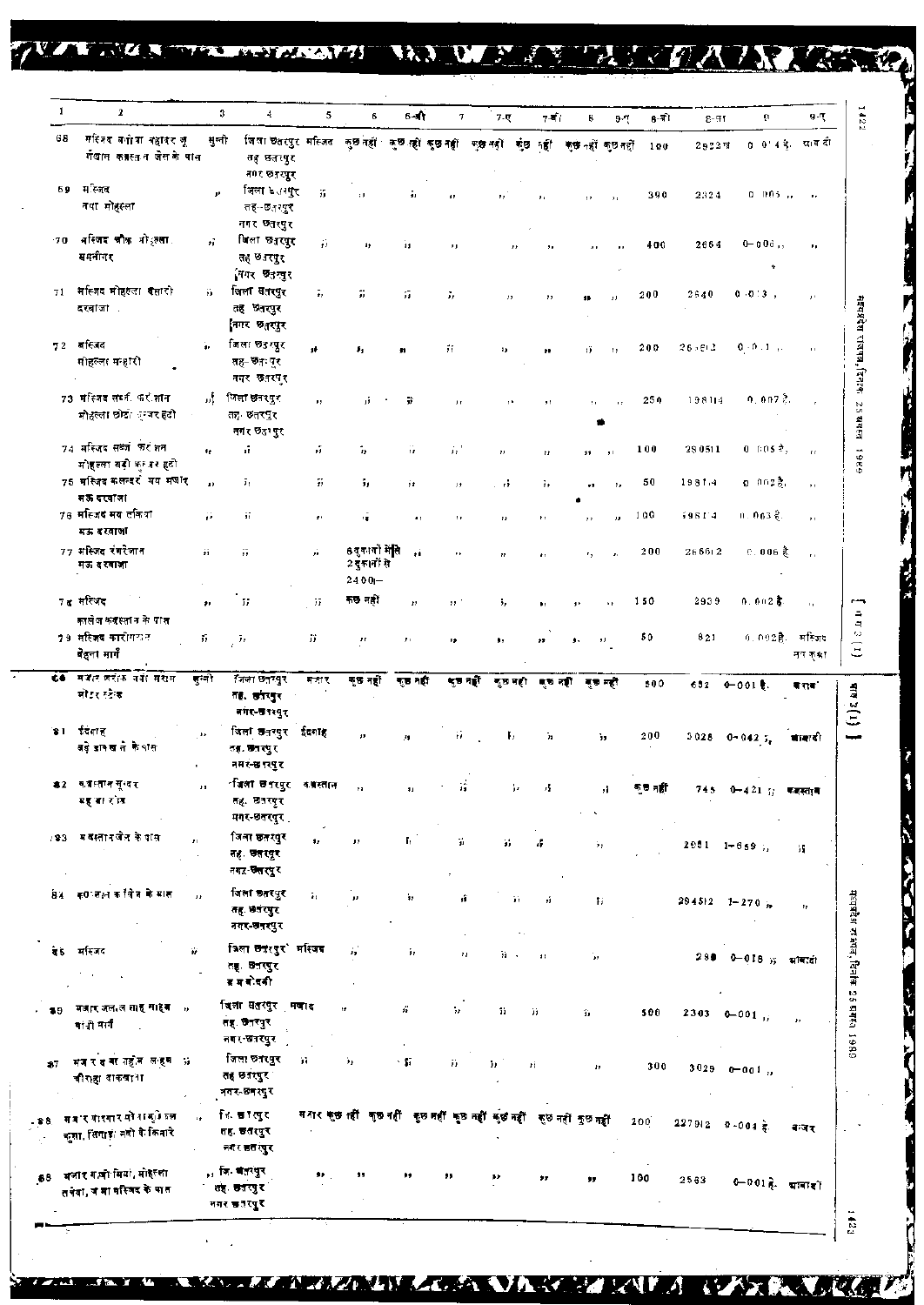VALUE TELEVISION NO WATER AND A ANGEL

| $\mathbf{1}$         | 2                                                                                                                                                                                                                                                                                                                                                                                                                                                                                                                                |              | 3                 |                                                                       | $\blacktriangle$<br>$\mathbf{s}$ | $\bullet$       | 6–ए                           | 7.1            | $7 - 7$                                            |                           | 7-बी. 7-सो               | 8                | $8 - 8$                     | 8–बी                             | भ−ए<br>$^{\circ}$             | 1424                                     |
|----------------------|----------------------------------------------------------------------------------------------------------------------------------------------------------------------------------------------------------------------------------------------------------------------------------------------------------------------------------------------------------------------------------------------------------------------------------------------------------------------------------------------------------------------------------|--------------|-------------------|-----------------------------------------------------------------------|----------------------------------|-----------------|-------------------------------|----------------|----------------------------------------------------|---------------------------|--------------------------|------------------|-----------------------------|----------------------------------|-------------------------------|------------------------------------------|
|                      |                                                                                                                                                                                                                                                                                                                                                                                                                                                                                                                                  |              |                   |                                                                       |                                  | दवये            | बदये                          | र ग्ये         | हपये                                               | र रथे                     | इपये                     |                  |                             |                                  |                               |                                          |
|                      | 90 मस्जिद                                                                                                                                                                                                                                                                                                                                                                                                                                                                                                                        |              |                   | सुल्नी जि. छतरपुर मस्जिद मुख्न नहीं कुछ नहीं कुछ नहीं<br>ग्रा. ईसानगर | तह. छतरपुर                       |                 |                               |                |                                                    |                           | कुछ । से कुछ ।ही कुछ ।ही | 300              | 880                         | $0, 910\frac{2}{3}$              | $\pmb{\cdot}$                 |                                          |
|                      | 91 ईदगाह                                                                                                                                                                                                                                                                                                                                                                                                                                                                                                                         |              |                   | ,,                                                                    | ति छत्त्पुर ईदगाह<br>तह. छसरपुर  | ,,              | ,,                            | 32             | ,,                                                 | 19                        | î,                       | 109              | 1981                        |                                  | 9, 105 है. ईंदगाह             |                                          |
|                      | 92 मेरिजद मोहल्ला लड़ियाना                                                                                                                                                                                                                                                                                                                                                                                                                                                                                                       |              |                   | जि. इतरपुर<br>$\bullet\bullet$<br>तह. छतरपुर<br>नगर छत रनुर           | ग्र∤म ईसानगर<br>मस्जिद           | y,              | ,,                            | $\pmb{1}_\ell$ | ø                                                  | ., J                      |                          |                  | <b>LT 2 2 50 期</b> 19 8 114 |                                  | $0.002\frac{3}{5}$ . प्रावादी |                                          |
|                      |                                                                                                                                                                                                                                                                                                                                                                                                                                                                                                                                  |              |                   |                                                                       |                                  |                 |                               | तहसील गौरिहार  |                                                    |                           |                          |                  |                             |                                  |                               |                                          |
|                      | 93 केंद्रस्तान                                                                                                                                                                                                                                                                                                                                                                                                                                                                                                                   |              |                   | ,,<br>तह. गौरिहार<br>ग्राम खडेही                                      | जि. छतरपुर कबस्तान               | ,,              |                               |                | ٠,                                                 | $\pmb{\cdots}$            |                          | ক্ষুত নতুঁা      | 328                         |                                  | $0.2275.$ कजलतान              | मध्यप्रदेश राजपत, दिनांश 25 ग्रगस्त 1989 |
|                      | $84 - \overline{\bullet}$ $\overline{\bullet}$ $\overline{\bullet}$ $\overline{\bullet}$ $\overline{\bullet}$ $\overline{\bullet}$ $\overline{\bullet}$ $\overline{\bullet}$ $\overline{\bullet}$ $\overline{\bullet}$ $\overline{\bullet}$ $\overline{\bullet}$ $\overline{\bullet}$ $\overline{\bullet}$ $\overline{\bullet}$ $\overline{\bullet}$ $\overline{\bullet}$ $\overline{\bullet}$ $\overline{\bullet}$ $\overline{\bullet}$ $\overline{\bullet}$ $\overline{\bullet}$ $\overline{\bullet}$ $\overline{\bullet}$ $\$ |              |                   | जि. छतरपुर<br>,,<br>तह. गौरिहार<br>प्राम खड़ेही                       | 33                               | ,,              | ,,                            | ,,             | ,,                                                 | ۰,                        |                          | $\bullet\bullet$ | 27611                       | 0.4458                           | $\hat{f}^{\rm A}_{\rm B}$     |                                          |
| \$5 मजार             |                                                                                                                                                                                                                                                                                                                                                                                                                                                                                                                                  |              | $\bullet \bullet$ | जि.छारपुर मजार<br><b>नह, नौरिहार</b><br>ब्राम-जुझारनगर                |                                  | $\bullet$       | 99                            | ,,             | ,,                                                 | $^{\rm 34}$               | $\overline{\phantom{a}}$ | 50               |                             |                                  | 1994:13 188वर्तकुट अन्जर      |                                          |
| 96 मस्त्रिद          |                                                                                                                                                                                                                                                                                                                                                                                                                                                                                                                                  |              | $\mathbf{r}$      | जि. छतरपुर<br>तह. गौरिहार<br>बाम-बारीग≢                               | मस्जिद                           | 75              | ,,                            | ,,             | ,,                                                 | 13                        | ,,                       | 50<br>ń          | 59.<br>$\epsilon$           |                                  | 625 वर्गफुट स्रानातो          |                                          |
| 97 मजार              |                                                                                                                                                                                                                                                                                                                                                                                                                                                                                                                                  |              | $\bullet\bullet$  | जि. छतरपुर<br>तह, गौरिहार<br>बाग-खेरा                                 | मजार                             | ,,              | ,,                            |                | ,,                                                 | ,,                        | ,,                       | 50.              | 300                         | 100 वर्गकुट                      | मरवट                          |                                          |
|                      | 98 वे बस्तान                                                                                                                                                                                                                                                                                                                                                                                                                                                                                                                     |              | ,,                | तह. गौरिहार<br>ग्रा. नाहरपुर                                          | जि. छतरपुर कबैस्तान              | $\hat{n}$       | is.                           |                |                                                    | $\cdots$                  | à,                       | ,, কুত নहीं      | 107                         |                                  | 0-094है. कब्रस्तान            | [4043(1)]                                |
| <b>99 কৰনো</b> ল     |                                                                                                                                                                                                                                                                                                                                                                                                                                                                                                                                  |              | .,                | लि. ह∴खुर<br>तह, गोरिहार<br>ब्राम-बटरा                                | y,                               | $^{\prime}$     | $\rightarrow$                 | ١,             | ı,                                                 |                           | ٠,<br>ż5                 | 22.7             | 1756                        | $0 - 0025$ .                     | पाल                           | $(1)$ G Like                             |
| 109 मस्तिदः          |                                                                                                                                                                                                                                                                                                                                                                                                                                                                                                                                  |              |                   | जि,स्त∘पुर मस्जिद<br>तह गौरिहार<br>ब्रा, किशुक्षुर                    |                                  | कृषि से<br>3500 | <b>प्. रा.</b><br>দাক<br>5.26 |                |                                                    |                           | 55                       | 4000             | 141<br>251                  | 1500 वर्गकुट सरकारो<br>0.571E    | कदोम                          | تقصينا                                   |
| 181 कबरताल           |                                                                                                                                                                                                                                                                                                                                                                                                                                                                                                                                  |              | ۰,                | $\mathbf{y}_1$                                                        | क इत्त्वान                       | ষ্ত नहीं        | ्छ नहीं                       |                |                                                    |                           | ,,                       | ৰূত ব্য          | 398<br>$399^{\circ}$        | 0.672 है. कज़हतान<br>$0,425$ है. |                               |                                          |
| 102 म.स्जिट          |                                                                                                                                                                                                                                                                                                                                                                                                                                                                                                                                  |              | ø.                | जि. छतरपुर<br>तह. गौरीहार                                             | मस्जिद                           | ń.              | ŀ9                            | żz.            | 77                                                 | $\bullet$                 | ৰূড নহী                  |                  | $100$ \ $\xi$ . $1355$      | 14.04वर्गफेट                     | জাৰাক                         |                                          |
| 103 ÷त्रस्तात.       |                                                                                                                                                                                                                                                                                                                                                                                                                                                                                                                                  |              |                   | ग्रा. सरवर्ष<br>,,                                                    | न इस्बा न                        | ,,              | 33                            |                |                                                    | r.<br>$\mathbf{r}_I$      | ø.                       | कुछ नहों         | 1407                        | 0.170E                           |                               |                                          |
| T04<br>$\rightarrow$ |                                                                                                                                                                                                                                                                                                                                                                                                                                                                                                                                  |              | ,,<br>,           | $\bar{\mathbf{r}}$                                                    | $\mathbf{H}$                     |                 | y,                            |                | $\boldsymbol{\theta}$<br>$\bullet$<br>$\mathbf{r}$ | $\mathbf{r}_{\mathrm{f}}$ | 11                       | ø.               | 1972                        | 0,089 हैं - वे इस्तान            |                               |                                          |
| 105<br>$\rightarrow$ |                                                                                                                                                                                                                                                                                                                                                                                                                                                                                                                                  |              | r.                | जि. छत्तरपुर<br>तह गोख्रिार<br>प्राम नदि                              | $\mathcal{D}^{\mathcal{S}}$      | 73              |                               |                | $\boldsymbol{\mu}$                                 | Ħ<br>$^{11}$              | n,                       | $\mathbf{r}$     | 199 21                      | 0,0501,5                         | $\overline{\phantom{a}}$      | र्मध्यप्रदेश राज्यादं, बिन्ताक           |
| $108 - 10$           |                                                                                                                                                                                                                                                                                                                                                                                                                                                                                                                                  |              | vî.               | जि. छतरपुर<br>तह. गोरीहर<br>ग्र≀म गोयरा                               | ý,                               | ÷               | n                             | n              | χ,                                                 | 'n                        | n<br>,,                  | $\boldsymbol{r}$ | 1972                        | $0.202 \frac{1}{2}$ .            | $\pmb{\tau}_t$                |                                          |
|                      | 107 मजार बाका साहब                                                                                                                                                                                                                                                                                                                                                                                                                                                                                                               |              | ý.                | जि.छत्र्यपुर मजार<br>तह, १िहार<br>बा, बई                              |                                  | ,,              | 39                            | H              | ij.<br>莽                                           | W                         | à.                       | 50               | 2320                        | $0,004\frac{3}{6}$ .             | वांग                          | $\mathcal{O}$ appears<br><b>GRAT</b>     |
| 108 मस्जिद           |                                                                                                                                                                                                                                                                                                                                                                                                                                                                                                                                  |              | ŵ                 | जि.छतरपुर मस्टिद<br>लह.कौरिहार<br>ग्राम मनुष्यि ।                     |                                  | $\tau$ .        |                               | 22             |                                                    | W<br>蒜<br>÷               | W                        |                  | 208 105811 600वर्गफुट       |                                  | महाइ                          |                                          |
| 109 रवस्तान          |                                                                                                                                                                                                                                                                                                                                                                                                                                                                                                                                  |              | ğ,                | जि.स.<br>तह. गोरिहार<br>बाव मुल्बिक                                   | र ब्रस्तान                       |                 |                               |                |                                                    | 芬<br>П                    | 77                       | कुछ नहीं         |                             | 1253 0.07♦ है. कबस्तान           |                               |                                          |
| 119<br>991           |                                                                                                                                                                                                                                                                                                                                                                                                                                                                                                                                  | $\mathbf{y}$ |                   | जि.खान्युर<br>तह. गोरिहार<br>म्य सम्मी⊺                               | $\overline{r}$                   |                 |                               | ,,             |                                                    | ,,                        | 77                       | ,,               | 525                         | 0.873,                           | $\overline{1}$                | 국                                        |

 $T_{\rm eff}/Z_{\rm E}$ 

/ TV

 $\overline{\cdot}$ 

**AND PROPERTY**  $\ddot{\cdot}$ 

 $\lambda$ 

Ő

Ē.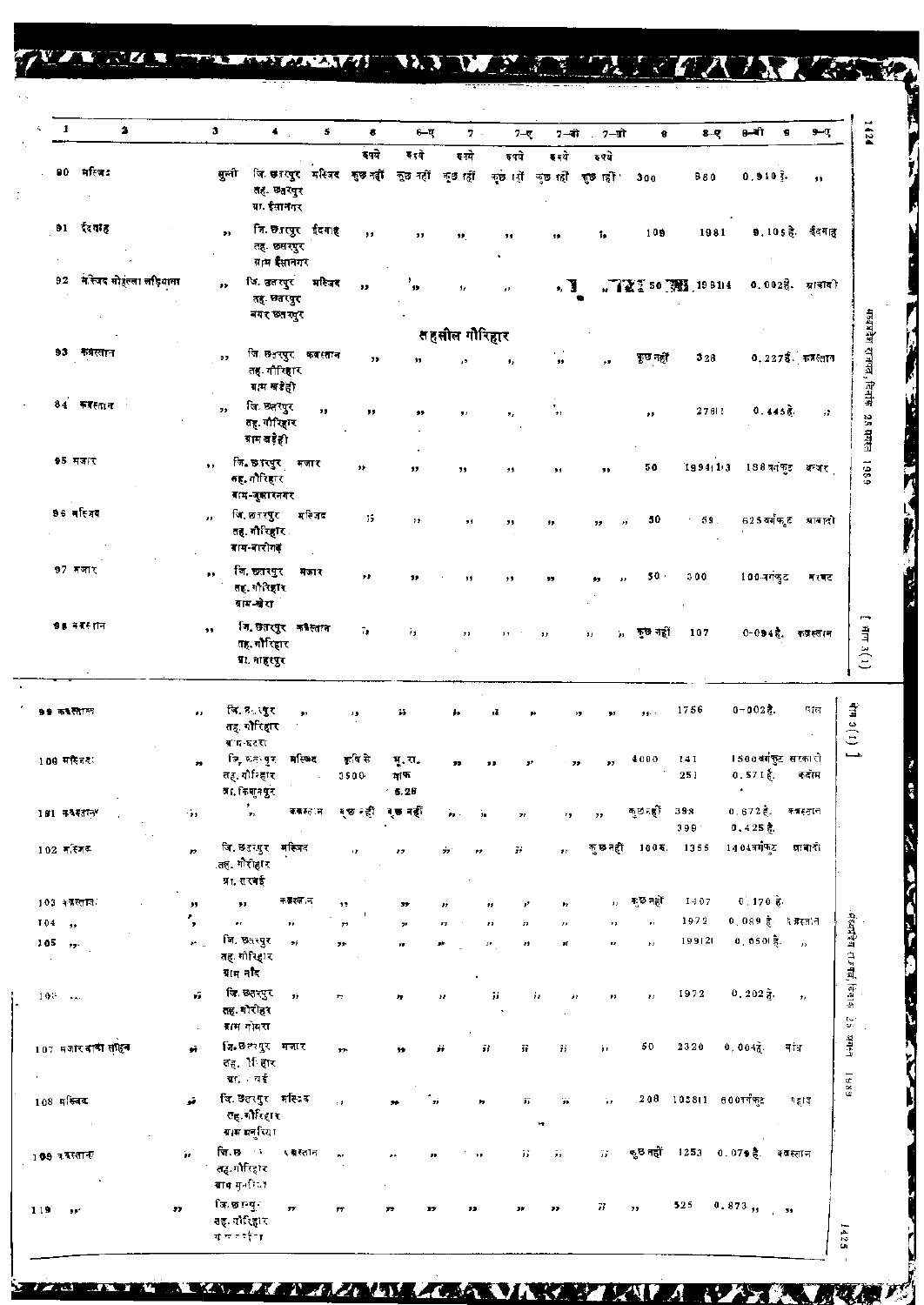NARAS TRESPOSITIONS OF SALVAN MANAGER

|       | $\pmb{2}$                | 3                    | $\bullet$ .                            | 5                    | 6                        | 6-Q                     | 7            | 7-4              | 7-वी                          | 7-सी                   | 8               | $8 - 0$            | 8 मी<br>Đ                    | $9-7$       |
|-------|--------------------------|----------------------|----------------------------------------|----------------------|--------------------------|-------------------------|--------------|------------------|-------------------------------|------------------------|-----------------|--------------------|------------------------------|-------------|
|       |                          |                      |                                        |                      |                          | दन्ये                   | इन्दे        | कावे             | दवये                          | दयवे.                  | इपये            | इवये               |                              |             |
|       | 11! मस्जिद               | ्सूलो                | जि. अतरपुर महिजद                       |                      |                          | ुकुछ⇒हीं                | र्€ा हैं     | ्कृष्ट न हो      | $\mathbf{r}\in\mathbb{R}^{n}$ | ∗ुछ न्हीं              |                 | दुष्टन्हीं कुछ हीं | $53 - 0.002$                 | या द        |
|       |                          |                      | ठह, गोरिहार                            |                      |                          |                         |              |                  |                               |                        |                 |                    |                              |             |
|       | $112$ मना $\overline{e}$ |                      | ग्राम कौचेहा                           | मजस्र                |                          |                         |              |                  |                               |                        |                 | 50                 | $134'$ 0-002,                | मरबट        |
|       | 113 年度初7年                | p                    | y,                                     | क वैस्तान .          | ٠,                       | ,,                      | ,,           | $\bullet\bullet$ | ÷                             | $\bullet\bullet$<br>33 | 39<br>,,        | कुछनौं<br>134      | $0 - 008,$                   | ৰ কাৰ্যাল   |
| 114   |                          | ,,                   | ,,<br>जि. <b>सहर</b> पुर               |                      | 13                       | ,,                      | ,,           | ,,               | ,,                            | ١ŧ                     | ,,              | 746<br>Ĥ.          | $0 - 081$ ्व मरकार खालस।     |             |
|       | $, \cdot$                | ,,                   | तह. गौरिहार<br>माम बारीगढ़             | $, \,$               | y i                      | ,,                      | 19           | ,,               | $\mathbf{y}$                  |                        |                 |                    |                              |             |
| 115   | ,,,                      |                      | $\mathbf{y} \mathbf{y} \rightarrow$    | ,,                   | $^{\ast}$                | ,,                      | ,,           | 77               | 99                            |                        | ,,              | ,,                 | $0 - 042$ ii<br>112          | ना रह       |
| 146   | $\mathbf{r}$             | $\bullet$            | जि. छत्तपुर                            | ٠.                   | .,                       | ,,                      | ,,           | 99               | ,,                            | ,,                     | $\bullet$       | 89<br>,,           | 0∽039 ,, यरकार बालसा         |             |
|       |                          |                      | 8. गोरिहार<br>याम–करहेरी               |                      |                          |                         |              |                  |                               |                        |                 |                    |                              |             |
| $117$ |                          | y)                   | जि. ऊत्तरपुर                           | ۰.,                  |                          |                         | ,,           | 29               | 33                            |                        | ,,              | 979<br>99          | $0 - 405,$                   | ष व्यवस्तान |
|       |                          |                      | तह. गोरिङ्गार<br>द्राम बरहर            |                      |                          |                         |              |                  |                               |                        |                 |                    |                              |             |
|       | 118 जाता अधिक्य केचियाना | $\bullet$            | कि. इन भ्युर                           | मस्जि                |                          |                         |              |                  |                               | ,,                     | ý,              |                    | $1569 - 786 - 0 - 016$ is    | बादावी      |
|       | मोहल्ला                  |                      | तत्तुः सोटो<br>द्राम ली वा             |                      |                          |                         |              |                  |                               |                        |                 |                    |                              |             |
|       | 119 इंदमाह मन मुंबा      | 99                   | ,,                                     | ईवनाह                |                          | 72                      | 99           | 22               | ,,                            | m                      | ,,              | 100<br>491         | $0 - 012$                    | कदीम बंजर   |
|       | 120 मस्जिद बोह्स्ला बंदी | n                    | , ,                                    | मस्जिद               | v,                       | ٠,                      | 38           | 72               | ,,                            | ,,                     | J.              | $500$ 1552         | $0 - 0.16$ , प्रादादी मस्जिद |             |
|       | 121 तकिया                | y.                   | $\pmb{\pi}$                            | तकिया                | j,                       | ,,                      | $\mathbf{P}$ | ,,               | 99.                           | $\bullet$              | gý.             | 786<br>बुष नहीं    | 4 वर्गमीटर                   | बानादी      |
|       | 122 कॉमतान               | 39                   | $\boldsymbol{\theta}$                  | क≹रतान               | ,,                       | $\pmb{r}$               | ,,           | ,,               | ,,                            | 99                     | 93              | 2123<br>,,         | $0 - 300$ है.                | द दी म      |
| 123   |                          | W                    | मि. छ∄रपुर<br>तह. लौंडा<br>बाम महबा    | $\mathbf{r}$         | $\bullet$                | 17                      | ,,           | ,,               | ,,                            | 99                     | ,,              | 331<br>$\bullet$   | $0 - 583,$                   | कबस्नान     |
|       | 124 मस्जिद               |                      | बि.छतरपुर मस्जिद                       |                      |                          |                         | s4           | 39               | ,,                            | 33                     | 56              | 67611              | 234 বৰ্ণকুত                  | मापनि ।     |
|       |                          | $\bullet$            | तह, सौंदी<br>त्राम गुराकला .           |                      |                          |                         |              |                  |                               |                        |                 |                    |                              |             |
|       | 26 <b>Britanni</b>       |                      |                                        | न केरत जि            |                          |                         |              |                  |                               |                        | म जन्मी         | 509                | $0.291$ $\alpha$             | क∎रत≀त      |
|       |                          |                      |                                        |                      |                          |                         |              |                  |                               |                        | 200             | 8-2 में मे         | 183 सांख्य                   | त्≢ड        |
|       | 126 मस्बिद               | ×,                   | बि. उत्तरपुर<br>तह, लोडी               | वरिवद                |                          |                         |              |                  |                               | 99<br>38               |                 |                    |                              |             |
|       |                          |                      | ग्राम गुडाबुद"<br>जि. उत्तरपुर         | कक्तू-तान ,⊾         |                          |                         |              |                  |                               | ,,                     | कुछ नहीं        | 414                | 0.3407                       | इन्स्तान    |
|       | $127$ with $\pi$         | 22                   | तह सौंडी<br>ग्राम बरमपुरा              |                      |                          |                         |              |                  |                               |                        |                 |                    |                              |             |
|       |                          |                      | जि.चतस्पूर                             | मजार                 |                          |                         |              |                  |                               |                        | 50              | 8611               | $0,001$ $\bar{g}$ .          |             |
|       | 128 क्यार मग             |                      | तह⊹सौंडी<br>बाम पठा                    |                      |                          |                         |              |                  |                               |                        |                 |                    |                              |             |
|       |                          |                      |                                        | मस्जिद               |                          |                         |              |                  |                               |                        | 400             | 180 मेंसे          | 0.028 $\frac{3}{5}$ .        | प्राचारी    |
|       | 129 मस्जिद               | n                    | जि. छतापुर<br>तह. लोगों                |                      | $\overline{\phantom{a}}$ |                         |              |                  |                               |                        |                 | 180 ,<br>मकान      | 0.28<br>$0.004\%$            | मनान        |
|       |                          |                      | ≰দ ব হল≀                               |                      |                          |                         |              |                  |                               |                        | 50              | 1593               | $0,170\frac{3}{5}$           | গংৰত        |
|       | 120 दिगाई                | Ħ                    | जि. छतरपुर                             | देवनस्तु             | $\sim$                   | ,,                      | P)           | ,,               | $\mathbb{R}^3$                | ,,                     |                 | गुंबर              | $0.008$ $\gtrsim$            |             |
|       |                          |                      |                                        | द¶रतान               |                          |                         |              |                  | 93                            | ,,                     | 99              | 2554               | 0.2025                       | बन्धान      |
|       | 131 कम्प्लान             | $\bullet$            | जि. छतरपुर<br>तहू. लौंबी<br>काम बन्दला |                      |                          |                         | ,            | 78               |                               |                        |                 |                    |                              |             |
|       | 132 मजारशहीय बाक्य       |                      | जि. ®तन्पूर                            | नजार                 |                          |                         |              |                  |                               | ÿ,<br>,,               | 50              | 81 में में         | $0.001$ $\bar{3}$ .          | कलम्लान     |
|       |                          | ы.                   | तह सौंदो<br>ग्राम मुंडरी दक्षिणी       |                      |                          |                         |              |                  |                               |                        |                 |                    |                              |             |
|       |                          |                      |                                        |                      |                          |                         |              |                  |                               |                        | ৰুত নহা         | 994                | $0.1292$ .                   | बजर         |
|       |                          |                      | जि. छतरपृर                             | कवस्तान <sub>ा</sub> |                          | 93                      |              | ,,               | ۰,                            | $\bullet$<br>٠,        |                 |                    |                              |             |
|       | 133 कफ़रतान              | иĵ.                  | ল্ভ, লাভা                              |                      |                          |                         |              |                  |                               |                        |                 |                    |                              |             |
|       |                          |                      | ग्राम मन्नलिया                         |                      |                          |                         |              |                  |                               |                        | $\overline{11}$ | 414,1              | $0, 405$ $\frac{3}{2}$ .     | न बस्ता न.  |
|       | 134 के केस्क्रान         | $\ddot{\phantom{1}}$ | वि. इतरपुर<br>तह लौंडी                 | क‱क्सान              |                          | 55                      | ïï.          | 'n               | ä.                            | ň                      |                 |                    |                              |             |
|       |                          |                      | द्राम दोंगो                            |                      |                          |                         |              |                  |                               | $\mathbf{r}$           | 50              | 218 में से         | $0.005$ हैं।                 | मजार        |
|       | 125 मजार कौलिया की र     | ъ.                   | जिल्लारपुर<br>तह. सौं≅ा                | मजार                 |                          | 18                      | 7,           | Ъ.               |                               | 57                     |                 |                    |                              |             |
|       | 136 क¥रतान               | y).                  | <b>याम चितहरी</b><br>जि. छत्त्मुर      | कसतान                |                          | $\overline{\mathbf{r}}$ | 9Ì           |                  |                               | п                      | ৰুত নগা         | 395                | <b>0.393 है. कब्र</b> स्तान  |             |

P

**THE STATE** 

 $\cdot$ 

**EX** 

**NZAX XX** 

Λ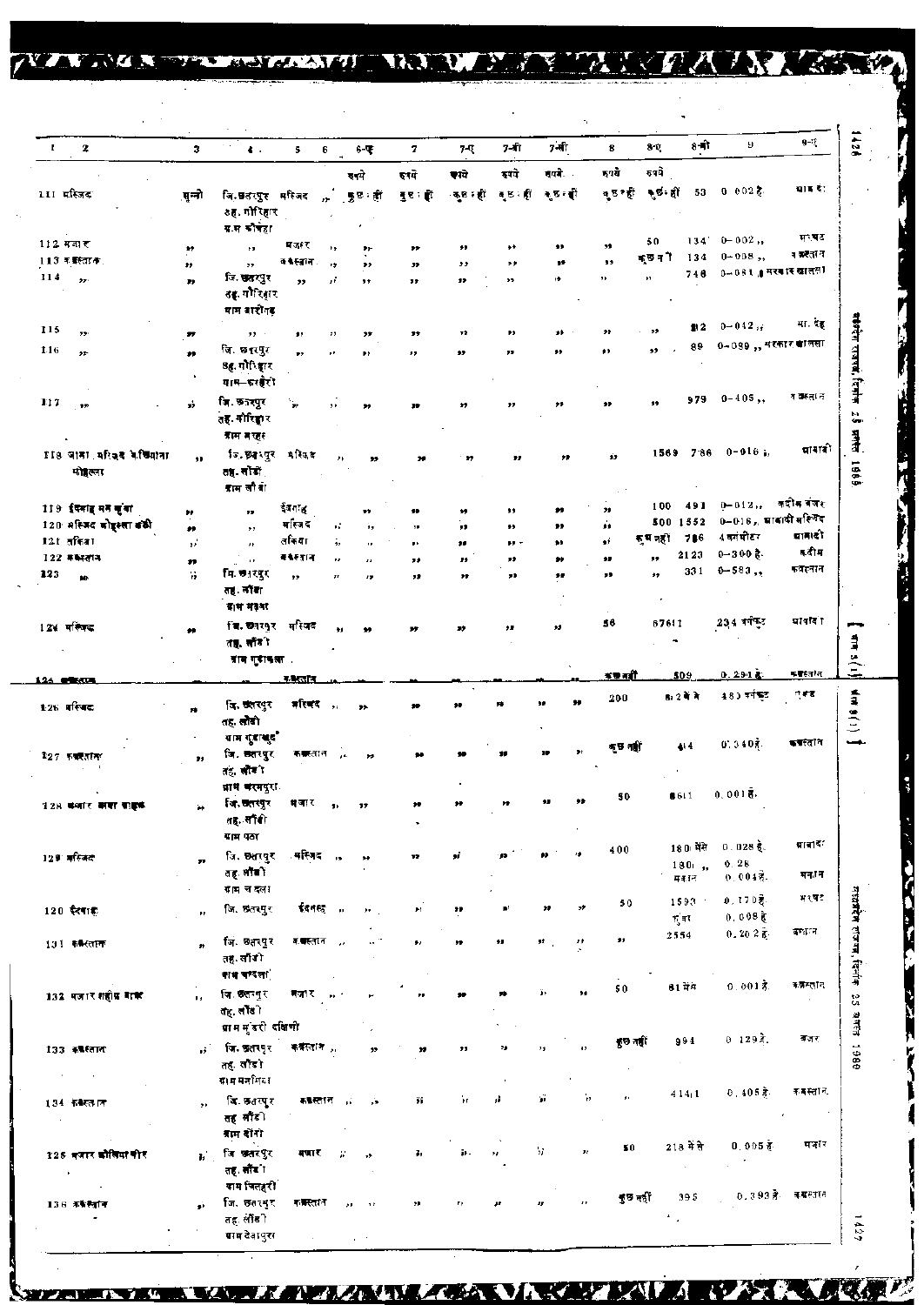| $1 -$<br>$\sqrt{2}$                           | $\mathbf{3}$   | 4                                                        | $\mathbf{g}$                          | 6                       | $\overline{\mathbf{z}}$ | $\sim$ C      | $\sim 1$               | ंस                  | $E = 1$<br>$\mathcal{F}^{\mathsf{T}}$                                   | $\mathbb{C}^{\times}$ |                              |                                                           |
|-----------------------------------------------|----------------|----------------------------------------------------------|---------------------------------------|-------------------------|-------------------------|---------------|------------------------|---------------------|-------------------------------------------------------------------------|-----------------------|------------------------------|-----------------------------------------------------------|
|                                               |                |                                                          |                                       |                         |                         |               |                        |                     |                                                                         |                       |                              | 1428<br>15                                                |
| 137<br>$\mu$ .                                |                | सुल्मी जि. <del>छ</del> त <b>्पूर</b><br>्ह सोडो         | कक्षरतान कुछनहरें                     |                         | ৰ্চ নহা                 | ৰ্চন্টা       | দূর নতা                |                     | মূচনৱী ৰূচনৱী ৰূচনৱী                                                    | 544                   |                              | 0.243 है. कबस्तान                                         |
| 138<br>$\sim$                                 | $r_{\rm f}$    | त्राम महीना<br>जि. छेतरपुर                               | $\mathbf{F}(\mathbf{r})$ .            |                         |                         |               |                        |                     |                                                                         |                       |                              |                                                           |
|                                               |                | तह, सौंडी                                                |                                       |                         |                         |               | ۰,                     | 77                  | $\mathbf{H}$<br>$\mathcal{F}$                                           | 545                   | $0.809$ $\bar{6}$ .          | 12                                                        |
| 139 পৰালোকা                                   |                | ग्राम महोवा<br>जि. <b>छ</b> तरपुर                        |                                       |                         |                         |               |                        |                     |                                                                         |                       |                              |                                                           |
|                                               | ø              | नह–सौडो<br>प्राम–महोय।                                   | $\mathcal{H} \rightarrow \mathcal{H}$ |                         |                         |               |                        | 77                  | h                                                                       | 726                   | $0 - 040$ है                 | $\boldsymbol{\tau}$ ,                                     |
| 140 को रताक                                   | ,,             | ि. छतरदुर                                                | $^{\prime\prime}$                     |                         |                         |               |                        |                     |                                                                         |                       |                              |                                                           |
|                                               |                | तह् लोंको                                                |                                       |                         |                         |               |                        |                     |                                                                         | $\bf 27\,2$<br>,,     | $0 - 186,$                   | $\rightarrow$                                             |
| $141 +$ Weath                                 |                | ब्राम∽वसराहो<br>$,$ जि. छतरपुर                           |                                       |                         |                         |               |                        |                     |                                                                         |                       |                              | मध्यप्रदेश राज्यवर्                                       |
|                                               |                | तह–लौंडो<br>ग्राम-बसर:ही                                 | 99.                                   |                         |                         |               |                        | ,,                  | ,,                                                                      | 269<br>۰,             | $0 - 073$ ,                  | ,,                                                        |
| 142 9557                                      |                | ,, जि.धत्रपुर                                            | 95.                                   |                         |                         |               |                        |                     |                                                                         |                       |                              | हिनां इ                                                   |
|                                               |                | तह-लौटी<br>ब्र∶म−बसर हो                                  |                                       |                         |                         |               |                        | ŕ,                  | ٠,                                                                      | 444<br>t á            | $0-0.8.9$ $_{\rm 5.5}$       | $\,$<br>ta<br>St                                          |
| ाउउ व <b>बस्तान</b>                           | $\mathbf{r}$   | जि. <b>स्र</b> द्गद <b>्ग</b> र                          | $\rightarrow$                         |                         |                         |               | ,,                     | $\bullet$           | وو                                                                      | ,,                    | 1904:1/3-0-405 वरकार खालक    | esser lass                                                |
|                                               |                | तह—सौंडो<br>ग्राम⊷जूञा≍नगर                               |                                       |                         |                         |               |                        |                     |                                                                         | में से                |                              |                                                           |
| 3:34 म.बस्तूबि-                               | 99             | जि. खतरपुर<br>तह–लौंड $\epsilon$                         | $\boldsymbol{\mathcal{D}}$            |                         |                         |               |                        |                     | $\bullet$                                                               | 486<br>$\bullet$      | 0-219,, चरागह                |                                                           |
| 145 क <del>ारता</del> क                       |                | माम बलरामपु∈<br>लि. ⊎तरमुर                               |                                       |                         |                         |               |                        |                     |                                                                         |                       |                              |                                                           |
|                                               | 93             | त <b>ह—सौंड</b> ∶<br>म्राम⊶वलरामपुर                      | ,,                                    |                         |                         |               |                        |                     | 23                                                                      | 487                   | $0 - 386$ $\mu$              | $\rightarrow$                                             |
| 146 कब्रस्ताक                                 |                | ,, जि.छतरपुर                                             | 23-                                   |                         |                         |               |                        |                     |                                                                         |                       |                              |                                                           |
|                                               |                | तह तांडा                                                 |                                       |                         |                         |               |                        | ×                   | л                                                                       | 158<br>ø              | 0-081, ৰায়                  | में<br>में                                                |
| $147$ anema                                   |                | <del>,, " कि इन</del> दुर"<br>तह–जॉडो                    | $\boldsymbol{H}$                      | ×,                      | $\mathbf{r}$            | ٥,<br>,,      | ,,                     | 99                  | n                                                                       | 1190<br>$\mathbf{r}$  |                              | $\tilde{a}$                                               |
|                                               |                | ग्र म∼प्रकंशेटा                                          |                                       |                         |                         |               |                        |                     |                                                                         |                       |                              | $\left[ -\left( 1\right) 1\right]$ the                    |
| 148 वजनतान                                    | $\pmb{\Omega}$ | ीत, छ <sub>उ</sub> न्हुर<br>सह-लौंडी                     | $\rightarrow$                         | jî.                     |                         |               |                        | 22                  | Ω                                                                       | 30₿                   | $0 - 3.56$ ,, कब्रस्तान      |                                                           |
|                                               |                | ग्रम−खेरा∦                                               |                                       |                         |                         |               |                        |                     |                                                                         |                       |                              |                                                           |
| 149 年前初年                                      |                | जि. छत्तरधुर<br>11<br>तह–लौंड 1                          | $\boldsymbol{\mathcal{H}}$            | $\mathbf{H}$            | ,,                      | ō             | H                      | 98                  | Ħ<br>,,                                                                 | 690                   | $0-140,$                     | $\pm 1$                                                   |
|                                               |                | माम⊸छतरपुर                                               |                                       |                         |                         |               |                        |                     |                                                                         |                       |                              |                                                           |
| 150 में बोर बाबा-प्राहेबे                     |                | , जि⊸⊌तंत्पुर<br>त $\zeta$ – गोंडो                       | मजार                                  | 34                      | 73                      | n             | $\bullet$              | $\mathcal{L}$       | π                                                                       | 119<br>50             | 0–001 , कदिम                 |                                                           |
|                                               |                | ग्राम–परसनिया                                            |                                       |                         |                         |               |                        |                     |                                                                         |                       |                              |                                                           |
| 151 मजार कोर बादा                             |                | ,, जि. 91,रपुर                                           | $\boldsymbol{\vartheta}$              | ,,                      | υ.                      | 22            | T)                     | ٠.,                 | ā.                                                                      | 100<br>238            | $0 - 001,$                   | $\boldsymbol{P}$                                          |
|                                               |                | नहं सौंड)<br>म्∴म−परसनिया                                | ì                                     |                         |                         |               |                        |                     |                                                                         |                       |                              |                                                           |
| 152 वजस्तान                                   |                | जि. छतरपुर<br>$\bullet\bullet$                           | कबस्तान                               | $\overline{\mathbf{r}}$ | n                       | ,,            | $\cdot$ + $\downarrow$ | 'n                  | ৰূত বহী<br>77                                                           | 42913                 | $0 - 0.05$ , , कब्रास्तान    |                                                           |
|                                               |                | तह—लौडी                                                  |                                       |                         |                         |               |                        |                     |                                                                         |                       |                              |                                                           |
| 153 कब्रस्तान                                 |                | ग्र)ग-परसनिवा<br>जि. <b>छतरपु</b> र<br>$\leftrightarrow$ | $\bullet$                             | Ŧ,                      |                         | ¥ÿ.<br>ň      | ñ                      |                     |                                                                         |                       | 441 में से 0-005,,           |                                                           |
|                                               |                | तह~जोडो                                                  |                                       |                         | 77                      |               |                        | 'n                  | $\bar{r}$<br>,,                                                         |                       |                              | $\rightarrow$ $\star$                                     |
| 154 कडेस्तान                                  |                | साम∼परसनिया<br>नि छतरपुर                                 |                                       |                         |                         |               |                        |                     |                                                                         |                       |                              |                                                           |
|                                               |                | $\boldsymbol{\theta}$<br>तह–लौर ।<br>ग्रा–मुड रो         | ,,                                    | 77                      |                         | 77<br>k.      | $\mathbf{r}_t$         | ă,                  | ń,<br>$2.12\%$                                                          |                       | 61 मेंसे 0-0396              | मध्यप्रदेश न्तल्पन हिनांक 25 सन्दर्श 1980<br>$\mathbf{r}$ |
| 155 कज़रू शन                                  | सूली           | दकलगे<br>जि. छ <sub>ा</sub> रपुर                         | করংশার কৃষ্ণ নহী                      |                         |                         |               |                        |                     | কূচ নहीं कृष्ठ नहीं कुछ नहीं कुछ नहीं कृष्ठ नहीं कुछ नहीं कुछ नहीं 2553 |                       |                              |                                                           |
|                                               |                | तह. लोडा<br>ग्र≀म चन्दला                                 |                                       |                         |                         |               |                        |                     |                                                                         |                       | 0-050 है. बंधान              |                                                           |
| 156<br>$\mathcal{F}$<br>157<br>मजार पठान बाबा | 罪              | $\pmb{\mathcal{W}}$                                      | $1\bullet$                            | $\pmb{\cdot}$           | $\pmb{\mathcal{V}}$     | 'n.           | ٠.,<br>. 79            | ó                   | 不容<br>$\mathbf{r}$                                                      | 1932                  | 1-620 है. चरागाह             |                                                           |
| 158 इ.शॉ.स.चीक                                | Ŵ<br>,,        | îг<br>$\boldsymbol{\mathcal{P}}$                         | मजार<br>चौकी                          | 'n.<br>Ŷ.               | 77                      | 77            | r,                     | $\pmb{\cdot}$       | 50<br>11                                                                |                       | 2555 में से 0-011 है. पहाड़  |                                                           |
|                                               |                |                                                          | ताजिया<br>रखने को                     |                         | ş,                      | $\mathbf{17}$ | ,,<br>H,               | $\boldsymbol{\eta}$ | 100<br>'n                                                               |                       | 1801 में से 0-011 है. बावादी |                                                           |
| 159<br>$\mathbf{r}_1$                         | 11             | ŵ.                                                       | चोको ताजिया ,.                        |                         | $\pmb{\mathcal{H}}$     | л<br>r)       |                        | žк                  | П<br>100                                                                | 1799                  | ४३ वर्गफुड - शहना            | 1429                                                      |

ł

17. 经通货收益

**TANK** 

 $\mathbf{Z}_{0}$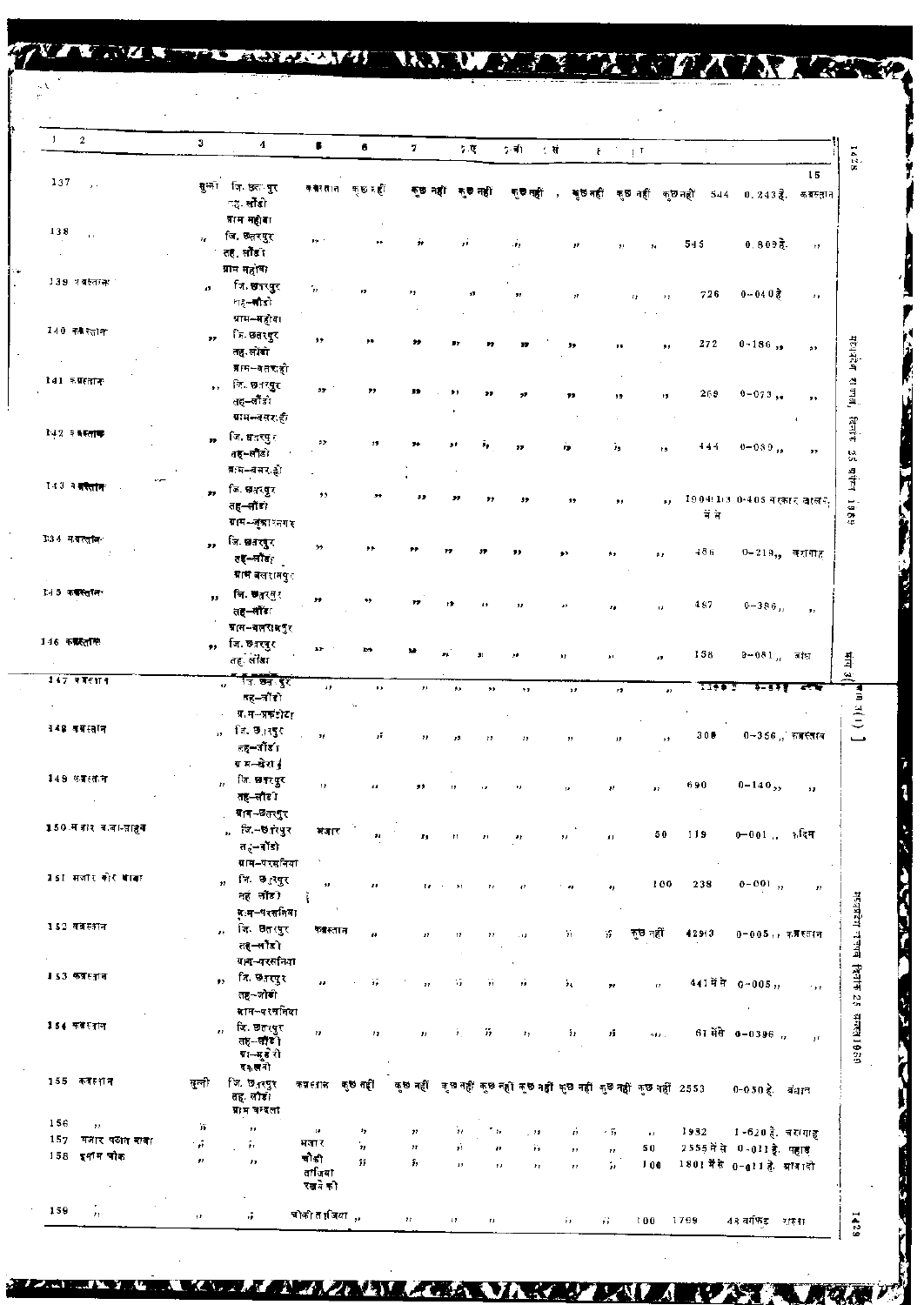|     | $\mathbf{2}$                                                      | 3                                         | 4                                                                         | $\overline{\phantom{a}}$ | $^{\circ}$ 6 |                 | $6 - II$                                                   | 7. |    | $7 - 11 - 7 - 91$ |               | 741 8 9-II   |                                               | 8व र                       | 9                                   | $9 - 11$                 |                                |
|-----|-------------------------------------------------------------------|-------------------------------------------|---------------------------------------------------------------------------|--------------------------|--------------|-----------------|------------------------------------------------------------|----|----|-------------------|---------------|--------------|-----------------------------------------------|----------------------------|-------------------------------------|--------------------------|--------------------------------|
|     |                                                                   |                                           |                                                                           |                          |              |                 |                                                            |    |    |                   |               |              |                                               |                            |                                     |                          | 06P1                           |
|     | 189 कजस्तान                                                       |                                           | मुन्नी जि.छतरपुर                                                          | कब्रस्तान                |              |                 |                                                            |    |    |                   |               | ,,           |                                               | कुछ नहीं 999               |                                     | 9-109 हे कदीम            |                                |
|     |                                                                   |                                           | तह लोडी                                                                   |                          |              |                 |                                                            |    |    |                   |               |              |                                               |                            |                                     |                          |                                |
|     |                                                                   |                                           | ये में जपारीहा                                                            |                          |              |                 |                                                            |    |    |                   |               |              |                                               |                            |                                     |                          |                                |
| 161 | $\mathcal{F}$                                                     | 97                                        | п.,                                                                       | $22 - 1$                 | ٠,           |                 |                                                            |    |    | $\lambda$         |               |              | ,,                                            | 999                        | $0 - 190$ $\frac{2}{5}$ .           | $\overline{\phantom{a}}$ |                                |
|     |                                                                   |                                           |                                                                           |                          |              |                 | तहसील—-नौगांव                                              |    |    |                   |               |              |                                               |                            |                                     | 23                       |                                |
|     | 162. ईंदगाडू                                                      | सन्नो                                     | जि. छे त्युर                                                              | र्रदगाह                  |              |                 | कृषि से 13–15 कुछ नही 1 90 कुछ नहीं कुछ नहीं हुछ नहीं 1009 |    |    |                   |               |              |                                               | 416412                     | $9 - 405$ $\frac{1}{6}$             |                          |                                |
|     |                                                                   |                                           | तह नौनांव                                                                 |                          |              | 590             |                                                            |    |    |                   |               |              |                                               | 416413                     | $9 - 648n$                          |                          |                                |
|     |                                                                   |                                           | चाम सामेर,                                                                |                          |              |                 |                                                            |    |    |                   |               |              |                                               | 4193                       | $0 - 319$ ,                         |                          |                                |
|     |                                                                   |                                           |                                                                           |                          |              |                 |                                                            |    |    |                   |               |              |                                               | 4163                       |                                     | 9 019 ,, नासकीय          |                                |
|     | 163. जामा मस्त्रिव (हरवालपुर)                                     | $\mathcal{V}^{\mathcal{E}}_{\mathcal{E}}$ | जि. छारपुर                                                                | ্জাম্য                   |              |                 | तीन <b>म</b> कनों कुछतही                                   | ,, | 4Ŷ |                   | 51            | $T_{\rm J}$  | 1099                                          | 426912                     | $0 - 0.29$ ,                        | स्रावादो                 |                                |
|     | एक मकान मोहत्ता खटाकपूरा                                          |                                           | तह नौगांव                                                                 | मस्जिद                   |              | में से एक       |                                                            |    |    |                   |               |              |                                               | मकान                       | $9 - 004$ $_{11}$                   | मकान                     |                                |
|     | ए संकान मोहल्ला गरुतामंत्री<br>एक सकाम जामा मस्जिद से             |                                           | प्राम सत्सेड .                                                            |                          |              | * मकान के       |                                                            |    |    |                   |               |              |                                               | $\mathbf{r}_{\mathcal{T}}$ | $0 - 015$ ,                         | $\boldsymbol{r}$         | मध्यपदेश संज्य <b>त,</b> रिपार |
|     | मिला हमा.                                                         |                                           |                                                                           |                          |              | किरये से 960    |                                                            |    |    |                   |               |              |                                               | 47                         | $9 - 005$ ,                         | $17^\circ$               |                                |
|     | 164. वर्षस्य न (हरपालपुर)                                         |                                           |                                                                           |                          |              |                 |                                                            |    |    |                   |               |              |                                               |                            |                                     |                          |                                |
|     |                                                                   | 5                                         | जि. 9ाःसुर<br>तह. नौगांव -                                                | कास्तान                  |              | কৃত নৱী         | $\mathcal{Y}$                                              | 55 | 77 | 57                | $\alpha$      |              | ,, কুতনহা                                     |                            | $426611 - 0.796$ $\mu$              | का स्वान                 | ţă<br>Sh                       |
|     |                                                                   |                                           | ग्राम साझेड                                                               |                          |              |                 |                                                            |    |    |                   |               |              |                                               |                            |                                     |                          | <b>Risks</b>                   |
|     | 165 जामा मस्जिद 2 मक न                                            | ń.                                        | जि. <del>छत</del> ्तरपुर                                                  | जामा                     |              | $2.5$ का न एवं, |                                                            |    |    |                   |               |              |                                               |                            |                                     |                          |                                |
|     | 3 कंडे.                                                           |                                           | सह, नौगांव                                                                | मस्जिद                   |              | 3 कोठों के      |                                                            | ÿ. |    | ý.                | 97            | $\mathbf{r}$ | 909                                           | 53615                      | $0 - 045$ ,                         | श्राबादी                 | 6861                           |
|     |                                                                   |                                           | ब्राम स्रलंकुरा                                                           |                          |              | किराये से 649   |                                                            |    |    |                   |               |              |                                               | मकान                       | $0 - 005$ ,                         |                          |                                |
|     |                                                                   |                                           |                                                                           |                          |              |                 |                                                            |    |    |                   |               |              |                                               | সকাৰ<br>3 कोटे             | $9 - 004$ ,                         |                          |                                |
|     | 165 59149730                                                      | जून्नी                                    | লি অলং पुर "মননৰাহা ছচন≰ৰি ভূত নহী ভূত নহী ভূত নহী ভূত নহী ভূত নহী ভূত ন≰ |                          |              |                 |                                                            |    |    |                   |               |              | 50                                            |                            | $0 - 003$ ,                         |                          |                                |
|     |                                                                   |                                           | লয় নানাৰ                                                                 |                          |              |                 |                                                            |    |    |                   |               |              |                                               | 53615                      | $9 - 020$ हैं: प्राबादी             |                          |                                |
|     |                                                                   |                                           | ग्रः वसंतुरा                                                              |                          |              |                 |                                                            |    |    |                   |               |              |                                               |                            |                                     |                          |                                |
|     | ॥67 ईटग1ह                                                         | $\bar{v}$                                 | जि.छत्त्पुर ईदगोह                                                         |                          |              |                 |                                                            |    |    |                   | $\rightarrow$ |              | 200                                           | 543                        | ०∼54# है. ताझभा                     |                          |                                |
|     |                                                                   |                                           | तह.नीगांग<br>∎ा. ६सं पूर                                                  |                          |              |                 |                                                            |    |    |                   |               |              |                                               |                            |                                     |                          |                                |
|     | ३७८ वजन्तान                                                       |                                           | जि छ,त्रपुर कद्य∓∄न ।                                                     |                          | y).          | ÷,              |                                                            |    |    |                   |               |              |                                               |                            |                                     |                          |                                |
|     |                                                                   |                                           | रुहा, जरेगांव                                                             |                          |              |                 |                                                            |    | ,, | 鐘                 | -á            |              | पुषनहीं                                       | 160                        | 0~405 है. मजस् <sub>वीन</sub>       |                          | $(1)$ E lula $(1)$             |
|     |                                                                   |                                           | मः धन पुरा                                                                |                          |              |                 |                                                            |    |    |                   |               |              |                                               |                            |                                     |                          |                                |
|     |                                                                   |                                           |                                                                           |                          |              |                 |                                                            |    |    |                   |               |              |                                               |                            |                                     |                          |                                |
|     |                                                                   |                                           | †ज.ख्रु,रेपुर ∴                                                           |                          |              |                 |                                                            |    |    |                   |               | ٠,           | $\mathbf{I}$ :                                | 1942                       | $9 - 413$ है.                       | 青菜子の日                    |                                |
| T68 | $\bullet$                                                         | $\mathbf{r}$                              | गह, नौगांव                                                                |                          | 19           |                 |                                                            |    |    |                   |               |              |                                               | 1043                       | 0.417 <sub>0</sub>                  |                          | $\binom{1}{2}$                 |
|     |                                                                   |                                           | द्र1. नोगाव                                                               |                          |              |                 |                                                            |    |    |                   |               |              |                                               | 1044                       | $1 - 639,$                          |                          |                                |
|     |                                                                   |                                           |                                                                           |                          |              |                 |                                                            |    |    |                   |               |              |                                               | 1945                       | $9 - 251,$<br>9-016 है प्रावादों    |                          |                                |
| 176 | महत्त्व नोष खाना बाजार ' ,,                                       |                                           | जि.छतरपुर मस्जिद                                                          |                          |              |                 |                                                            | 72 | 77 | 77                |               |              | 190                                           | 1379                       |                                     |                          |                                |
|     |                                                                   |                                           | तह. नागान                                                                 |                          |              |                 |                                                            |    |    |                   |               |              |                                               |                            |                                     |                          |                                |
|     |                                                                   |                                           | गा, नागांव<br>ि छत्रपुर                                                   |                          |              |                 |                                                            |    |    | 2x                |               | $\mathbf{r}$ | 360                                           | 445                        | $0 - 945$ $\bar{6}$ .               | साव दा                   |                                |
|     | 171 मस्जिद पहरू                                                   | $\mathbf{r}$                              | तह. नौगांव                                                                | $^{\prime\prime}$        |              |                 | 77                                                         | 47 | 17 |                   |               |              |                                               |                            |                                     | मस्जिद                   |                                |
|     |                                                                   |                                           | ्या. नोमांक                                                               |                          |              |                 |                                                            |    |    |                   |               |              |                                               |                            |                                     |                          |                                |
|     | 172 जामा मस्तिद                                                   |                                           | सुन्नो जि. छतरपुरतह मन्त्रिद 25 मकामों में                                |                          |              |                 | कुछ नहा                                                    |    |    |                   |               |              | कुछ नहो कुछ नही ।यू. टैमस कुछ नही मुछ नही 690 | 562                        | $6 - 132$ $\frac{1}{6}$             | स्रामारः                 |                                |
|     |                                                                   |                                           | नो गांव ग्राम                                                             |                          | से 16 मकानों |                 |                                                            |    |    | 125               |               |              |                                               |                            |                                     |                          |                                |
|     |                                                                   |                                           | नोगांव                                                                    |                          | के किरादे से |                 |                                                            |    |    |                   |               |              |                                               | मकानात                     |                                     |                          |                                |
|     | 1 मेकान नं 247 मी.                                                |                                           |                                                                           |                          | 267          |                 |                                                            |    |    |                   |               |              |                                               |                            | $546$ 1 0.093 0                     |                          |                                |
|     | सातानिवास                                                         |                                           |                                                                           |                          |              |                 |                                                            |    |    |                   |               |              |                                               |                            |                                     |                          |                                |
|     | 2 मकाम नं 507 मो                                                  |                                           |                                                                           |                          |              |                 |                                                            |    |    |                   |               |              |                                               |                            | 52920.003                           |                          |                                |
|     | तिवारी<br>3 सकान ने 70 संस्थिद                                    |                                           |                                                                           |                          |              |                 |                                                            |    |    |                   |               |              |                                               | 562 3                      | ০. ৫০4 ই                            |                          |                                |
|     |                                                                   |                                           |                                                                           |                          |              |                 |                                                            |    |    |                   |               |              |                                               |                            |                                     |                          |                                |
|     | से लगा                                                            |                                           |                                                                           |                          |              |                 |                                                            |    |    |                   |               |              |                                               | 562 4<br>529 5             | $9,004$ $\bar{5}$<br>0,005 ট        |                          |                                |
|     | 4 मकान नं. 702 /                                                  |                                           |                                                                           |                          |              |                 |                                                            |    |    |                   |               |              |                                               | 529 6                      | 9.003,                              |                          |                                |
|     | ,, 501 तिबारां मौ.<br>5                                           |                                           |                                                                           |                          |              |                 |                                                            |    |    |                   |               |              |                                               |                            |                                     |                          |                                |
|     | ,, 598 तिवारो<br>6.<br>मोहल्ला                                    |                                           |                                                                           |                          |              |                 |                                                            |    |    |                   |               |              |                                               |                            |                                     |                          |                                |
|     | 7 मकान 54 योग्डे मोहरुला                                          |                                           |                                                                           |                          |              |                 |                                                            |    |    |                   |               |              |                                               | 526 7                      | 0.015,<br>$5369$ 0.052,             |                          |                                |
|     | 6 व9 दो मकान न 8व91                                               |                                           |                                                                           |                          |              |                 |                                                            |    |    |                   |               |              |                                               | 5369                       |                                     |                          |                                |
|     | म गान नं. 9व9। 2<br>16<br>11 :<br>24813<br>$\bullet$              |                                           |                                                                           |                          |              |                 |                                                            |    |    |                   |               |              |                                               | 536 10                     | 0.003,                              |                          |                                |
|     | 12<br><b>g</b> व914<br>Ĥ.                                         |                                           |                                                                           |                          |              |                 |                                                            |    |    |                   |               |              |                                               | $\ddot{\phantom{0}}$       | 11<br>9.093,<br>9.003<br>12         |                          |                                |
|     | 84915<br>13<br>j)                                                 |                                           |                                                                           |                          |              |                 |                                                            |    |    |                   |               |              |                                               | $\overline{\mathbf{r}}$    | 13<br>$n = n$                       |                          |                                |
|     | 84916<br>14<br>$\mathbf{r}$<br>15<br>9461.7<br>$\mathbf{r}$       |                                           |                                                                           |                          |              |                 |                                                            |    |    |                   |               |              |                                               | $^{\prime}$                | 14<br>$\mathbf{r}$                  | $-17 - 1$                |                                |
|     | 16<br>8व 9। 9<br>$\mathbf{r}$                                     |                                           |                                                                           |                          |              |                 |                                                            |    |    |                   |               |              |                                               | 17                         | 15<br>n.                            | - 79                     |                                |
|     | 17.<br>6वं 919<br>$\mathbf{r}_{\mathbf{r}}$                       |                                           |                                                                           |                          |              |                 |                                                            |    |    |                   |               |              |                                               | 536 16                     | 0.003<br>17                         | $\rightarrow$            |                                |
|     | 819110<br>18<br>$\mathbf{r}_\mathrm{R}$                           |                                           |                                                                           |                          |              |                 |                                                            |    |    |                   |               |              |                                               | 33<br>,,                   | $\mathcal{L}$<br>18<br>$\mathbf{r}$ | $\rightarrow$            |                                |
|     | 19<br>849111<br>$\mathcal{W}$<br>26<br>849112<br>$\bullet\bullet$ |                                           |                                                                           |                          |              |                 |                                                            |    |    |                   |               |              |                                               | $\mathbf{z}$<br>'n         | 9.92<br>19<br>9,902<br>20           |                          |                                |

TUTE MA TA PROMENTI MARILEMAN MENTELI VI A LA REGISTRA

公牧

Ķ

đ

ī

**TENNISONE** 

**REVIEW SERVICE**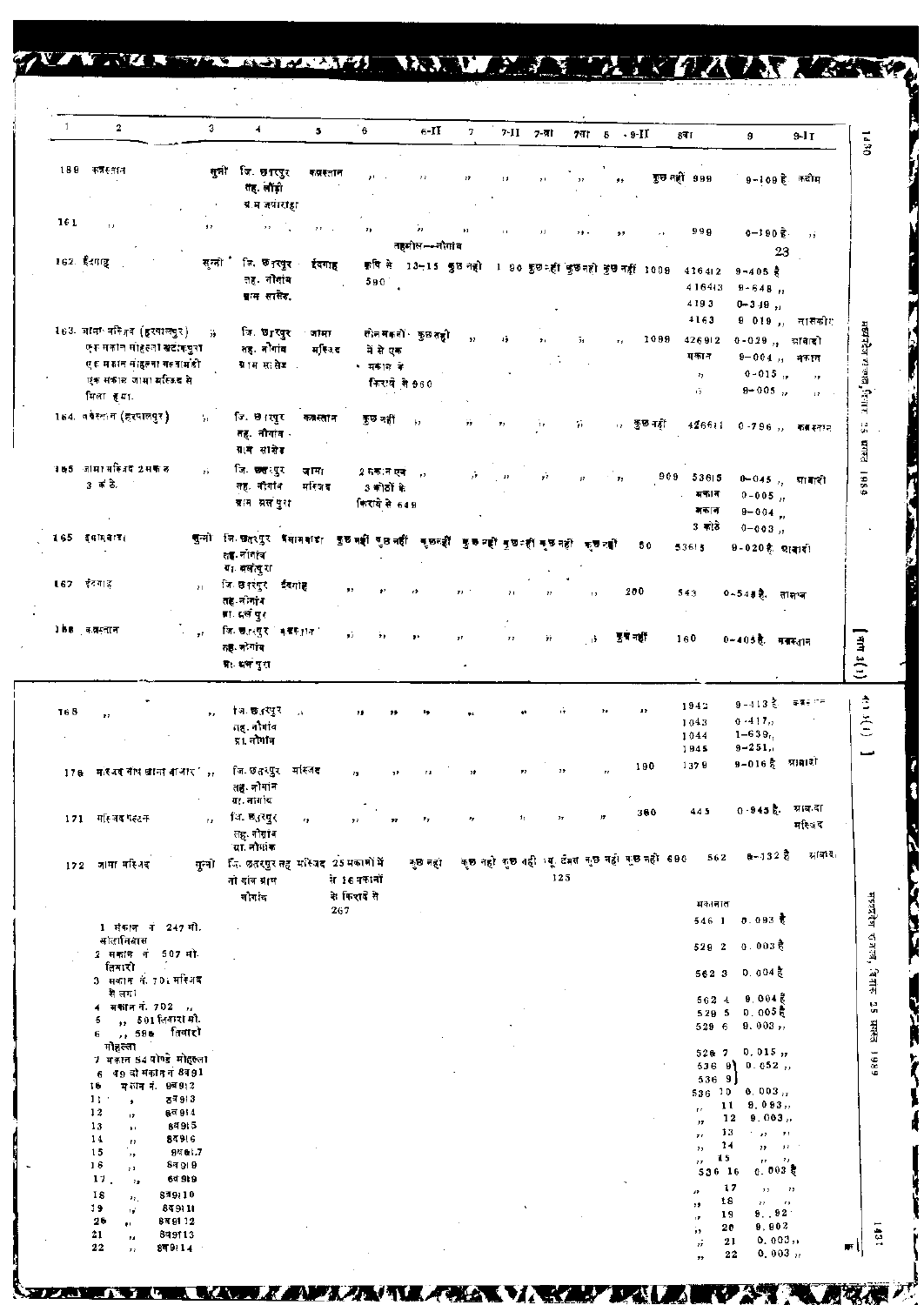TAKE ATMOSPHE **IN A PAUL STATE AND A NEW TAX UFF 7** 

| $\mathbf{1}$ | 2                                                                                         |                          | 3<br>4                                                                        | 5                | G                                               | 6-ए                         | 7                         | $7 - 7$                                                | 7-वी 7-सी      | 8                   | 9-वी<br>8-ए                | - 9                            | 9-ए                                | 9 वो                                |
|--------------|-------------------------------------------------------------------------------------------|--------------------------|-------------------------------------------------------------------------------|------------------|-------------------------------------------------|-----------------------------|---------------------------|--------------------------------------------------------|----------------|---------------------|----------------------------|--------------------------------|------------------------------------|-------------------------------------|
|              | $(23)$ मकान 9 a 9115<br>(24) मन्दान नं, 9 वृ 9। 16<br>$(25)$ स $\star$ ा नं, 1061 (खण्डर) |                          |                                                                               |                  |                                                 | $2.5\,$                     | $76 - 27$                 |                                                        |                |                     |                            | 536 (23)<br>536(24)<br>619(25) | $0 - 093$<br>$9 - 003$ ,<br>0.994, |                                     |
|              | 173 सुसाफिर खानर में. 652।653 सुम्बा                                                      |                          | जि. छत्तपुर<br>तह. नोगांव<br>ग्राम नोगांव                                     | गुताकिर<br>ख लि1 | 600                                             |                             |                           | किरायेसे कुछनहीं कुछनहो स्थु.टेक्न कुछनहीं कुछनी<br>40 |                |                     | 700                        | 597                            | $0 - 0.05$ ,, ম.ৰাহা               |                                     |
|              | 174 मण्डिद गौला गुलाव भाह<br>बखा के पाय                                                   | τy.<br>,,                | ि. छ त्युर<br>दह-मौगांव<br>य स नौनांब                                         | मस्जिद           | कुछ नहीं                                        | $\overline{\phantom{a}}$    | 73                        | 17                                                     |                | 17                  | $\pmb{r}_I$                | 213                            | $0 - 016.8$                        | χý,                                 |
|              | 175 मस्ति दक्षिणा<br>एक गकान                                                              | $\bullet\circ$           | ि. छ त्युर<br>तह नौगव                                                         | $\bullet$        | गकान के<br>निरले मे                             | 5.5                         |                           | ı,                                                     | $\epsilon$     | 77                  | Ħ                          | 194<br>मकान                    | $9 - 166$ है<br>9.0047             | मस्जिद<br>मय नहन                    |
|              | 176 गरिज्य                                                                                | $\mathbf{r}_1$           | या नौतान<br>जि. <b>छ</b> ानुर<br>गा. मण री<br>कुछ नहीं                        | ż,               | कुछ हो<br>'एहमनामी" ,,<br>किराये से<br>पुछ नहीं |                             | $\rightarrow$             | л                                                      | 理              | $\epsilon$          | 200                        | 19                             | 0 0 1 1 है                         | या बाद)                             |
|              | 177 महिलंद<br>लेक्ष्य सुरतो बन्जार मय कुंवा                                               | $\bullet$                | ि छ,त्यूर<br>त् <b>ह नौ</b> गव                                                | $\mathbf{y}_1$   |                                                 | $\mathbf{r}$ ,              | $\mathbf{J}$ $\mathbf{J}$ | $\mathcal{F}^{\prime}$                                 | 78             | r r                 | 200                        | 1697                           | 0 016麦                             | $\mathbf{r}$ ).                     |
|              | 178 मरिंजद बिनहारो                                                                        | $\Omega$                 | ग्राम नौग'ब छा ,नो<br>िका छत्तरपुर<br>तह नौनाव<br>⊥ाम नागाव                   | $\alpha$         | $\bullet$                                       | 11                          | и                         | $^{\prime}$                                            | $\overline{1}$ | $\boldsymbol{\mu}$  | $\mathcal{F}(\mathcal{F})$ | 1646                           | 0-014 है वंजर                      |                                     |
|              | 179 कप्रस्तान                                                                             | 94                       | ৰি ছাৎস্থ<br>तह्र- नेत्पाव<br>ग्र विलहरी                                      | ৭ সম্বান         |                                                 |                             | 76                        | $\mathbf{J}$                                           | ø              | $\mathbf{J}$ r      | a j                        | 1952                           |                                    | 0-890 है कबस्तार                    |
|              | 190 ईदगाह थप दो कुल एक<br>मक: न                                                           | 'n.                      | লি. ভাংমুৰ<br>तह नौगांव<br>ग्रा, नौमांव                                       |                  | ईदगाह मध्यत के किराये।<br>से कुछ नहीं           | $\boldsymbol{\mu}$          | $^{\prime}$               | $\mathbf{J}$ J                                         | $\bar{z}$      | $\boldsymbol{\eta}$ | 100                        | 1963<br>मकान                   |                                    | 0925 है भावतो<br>0~002 है. मस्त्रित |
|              | 181 मजार सै ।द साहब ईदगाह<br>के पत्न                                                      | $\boldsymbol{\eta}$      | লি তলবুং<br>तह नोगांव<br>याः नौगांव                                           | मजार             | कुद्ध नहीं                                      | $\mathbf{r}$                | $\mathbf{J}$ is           | $\mathbf{r}$                                           | ø              | 17                  | 200                        | 1963                           | $0.003\frac{3}{5}$                 |                                     |
|              |                                                                                           | मन्ना                    | ग्या छ।रपुरा<br>नारमा                                                         |                  | ক্তবর্ষ যুভ বর্                                 |                             | न्छ नहा                   | रेखे नहा                                               |                | इस नहीं             | 5000                       | 74 65                          | <u>साहर अन्</u> वास्               | मत्वरदे                             |
|              | 193 अवस्तुत                                                                               |                          | त <b>ह. नो</b> यांव<br>ग्रा. गढी मलहरा<br>लि, छत्तरपुर - नवस्तन<br>त गंगीबांच | $\mathbf{r}_1$   | $^{\prime}$                                     | ,,                          | $\boldsymbol{r}$ :        | ,,                                                     |                | $\boldsymbol{r}$ ,  | कुछ नहों                   | 2412                           | $0 - 4956$ $-74837$                |                                     |
|              | 191. ज¶€⊺त                                                                                |                          | ग्रा. बिलहरो<br>কি. তাৰেয়ুন গ্ৰহল ন<br>नह, नोगांव                            |                  |                                                 |                             |                           |                                                        |                |                     | $\mathbf{r}$               | 17911                          | $0 - 68$ $\tau_6^2$                |                                     |
|              | 185. ईश्वाह                                                                               |                          | ग्राम ग्रलोपुन<br>, जि.छ.(रपुर ईदमह<br>सह, नौगांव                             |                  | $\bar{a}$                                       |                             |                           | $\boldsymbol{r}$ 1                                     |                | 45                  | 50                         | 1725                           | $9 - 040c3$                        | चबूतरा                              |
| 186          | रुधार ग न                                                                                 |                          | क्षा <b>म अलोगूरा</b><br>∍, जि.छारमुर न∙वस्शन ∴<br>नह बोगांव                  |                  |                                                 | <b>C</b> 13<br>$\mathbf{H}$ | $\mathbf{u}$              | $\mathbf{r}_F$                                         |                | $\boldsymbol{\eta}$ | क् <b>छ</b> नहीं           | 526                            | $0 - 0.09$                         | रास्ता                              |
| 187.         | ń.                                                                                        | $\overline{\phantom{a}}$ | म्राग टटम<br>ाजि. <b>छत</b> ्पुर<br>$\bullet$<br>तह नौगांव                    |                  | ,,<br>,,                                        | $\mathbf{z}$                | ŦJ.                       | $^{\prime}$                                            |                |                     | $\bar{\bf 1}$ i            | 730                            | $9 - 036$                          |                                     |
| 169.         | $\mathbf{r}$                                                                              |                          | म,म सिगाराम खुदै<br>्, जि. छतरपुर<br>p.<br>तह, नौगाव                          |                  | ٠,                                              |                             |                           | $\pmb{\scriptstyle j}$ ,                               |                | $\bullet$           | $\pmb{\scriptstyle j}$ ,   | 75                             | $0 - 0.935$                        | न वस्तान                            |
| 189.         | $\mathbf{r}_1$                                                                            |                          | ग्राम लहर<br>∍⊦ जि.स्≢ारपुर<br>yr.<br>तह, नौगांव                              |                  | $\pmb{\scriptstyle{\pm 1}}$<br>$\bar{r}$        | 36                          | 17                        | ç,                                                     |                | 77                  | ŧ,                         | 6691                           | $0 - 1625$                         | मरघट                                |
| 190.         | $\mathcal{G}$                                                                             | $\mathbf{r}$             | प्राम बिरका<br>লি- তুৰাষ্মুৰ<br>ĥ,<br>तह, नौगांव                              |                  | $\mathbf{r}$<br>$\mathbf{I}_{\mathbf{J}}$       | ٠,                          |                           | ğ.                                                     |                | $\mathcal{P}$       | $\pmb{\cdot}$              | 42011                          | $9 - 0.043$                        | ৰলহ                                 |
| 191.         | $\mathbf{r}_{\mathrm{f}}$                                                                 |                          | ब्राम भन्न हरा<br>লি. তাংবুৰ<br>11<br>तह. नौगांव<br><b>प्र</b> ,म दौरिया      |                  |                                                 |                             | ÷,                        | $\mathbf{r}_\mathrm{F}$                                |                | $\mathbf{r}_\ell$   | $\mathbf{r}_\mathrm{d}$    | 433<br>$\epsilon$              | $0 - 0385$                         | न यस्तान                            |
|              |                                                                                           |                          |                                                                               |                  |                                                 |                             |                           |                                                        |                |                     |                            |                                |                                    |                                     |

AT EA VALUE ALLENDE CAN A VARIETY EN LA REALISE

 $72.1$ 

**THE STATE OF** 

BR N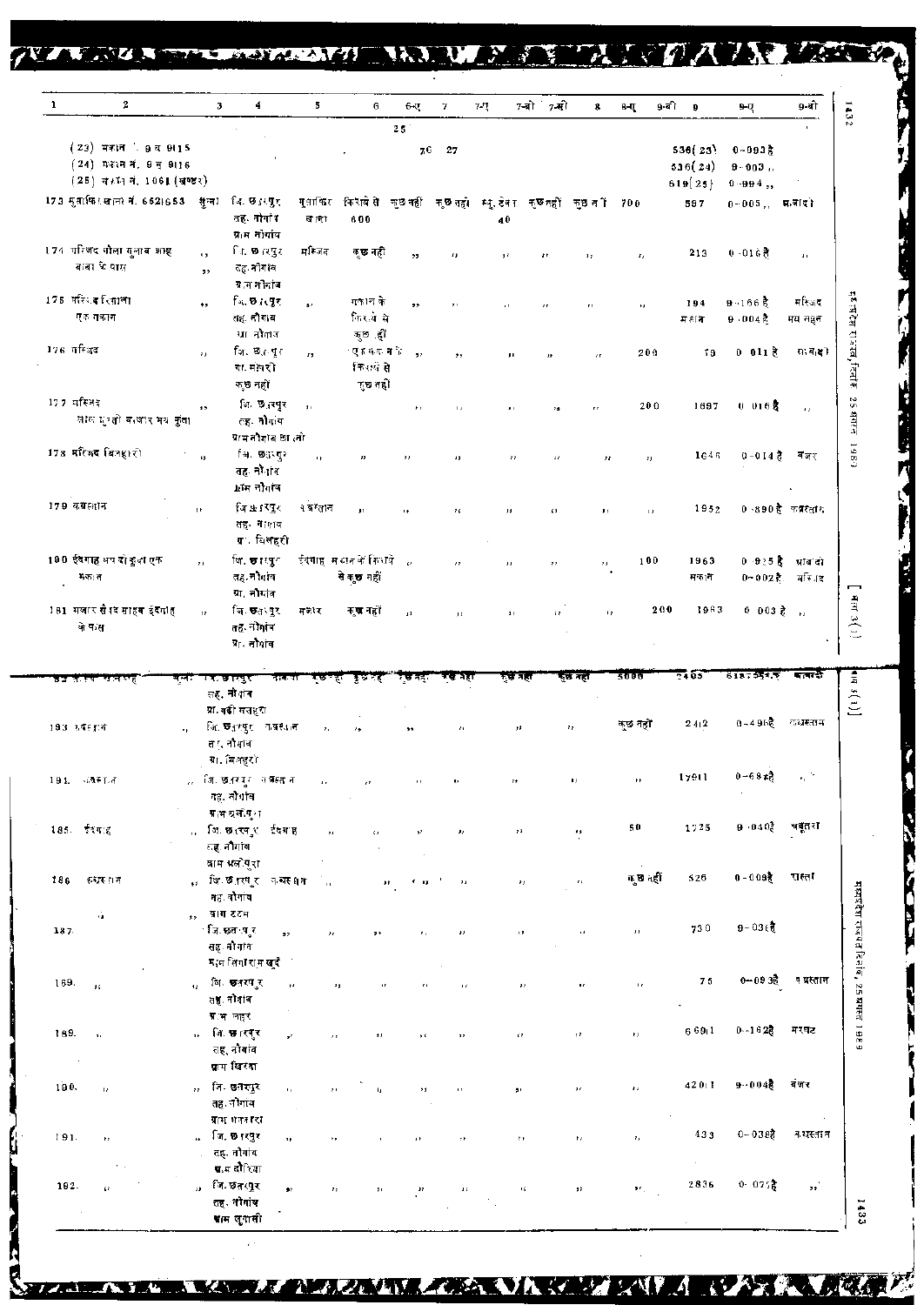| $\mathbf{1}$<br>न दो म<br>6 121克<br>553<br>कुछ नहीं<br>न छ नहीं<br>ৰ ত হা<br>যুভনটা ষ্তানৱী<br>नदी<br>मुछ<br>रुनी जि.छसरपुर क्षयस्तान<br>193. कबस्तान<br>कवस्तान<br>तह. नोगांव<br>ग्राम गुना<br>6−024,, कब्रस्⊓न<br>60811<br>$^{\prime}$<br>$\boldsymbol{\mathcal{P}}$<br>$\cdots$<br>ु जि.स्त्रुतस्पुर<br>97<br>٠,<br>$\mathbf{z}$<br>$\pmb{\scriptstyle{1}}$ ,<br>194.<br>$\bullet$<br>तह. नौगाय<br>ग्राम गलाम<br>ग्रावादी<br>$6 - 262$<br>1828<br>150<br>$\overline{\mathbf{z}}$<br>जि.इता्सुर महिजद<br>$\mathbf{z}$<br>$2.2 - 1$<br>$\mathbf{r}_I$<br>195. महिजद<br>,,<br>$\mathbf{r}$<br>तह नौगांव<br>प्राम दुखारो<br>ंज र<br>$0 - 2833$<br>133211<br>ক্ত হা<br>$\mathbf{r}$<br>72<br>जि. इतरपुर कबरतान<br>$\bullet$<br>$\mathbf{r}$<br>-17<br>196. कश्चरतान<br>$\mathbf{H}$<br>म घटन<br>तह. नोगाव<br>कवस्तान<br>9ाम दुखारी<br>2-954है. वज़स्तान<br>68912<br>$\rightarrow$<br>$\boldsymbol{r}$<br>"<br>बि, छत्तरपुर<br>12<br>71<br>$\mathbf{z}$<br>,,<br>$\bullet$<br>$197 - n$<br>$\mathbf{r}$<br>तह. नौगांव<br>ब्राप करा रागज<br>0-965है धावादो<br>1577<br>166<br>11<br>,, जि. इतरपुर मस्जिद<br>$\bullet$<br>$\bullet$<br>196 मरिजय<br>2.1<br>$\ddot{\phantom{a}}$<br>तह, नौगांव<br>पाम मऊ<br>6-015है. द्रावादी<br>ল্ <b>ভ ন</b> রী 1549<br>21<br>$^{\prime}$<br>লিলা শুরণে ব<br>$\mathbf{r}$<br>199. महिनद<br>دد<br>$\boldsymbol{\Omega}$<br>33<br>$\mathbf{r}$<br>तह. नौगांव<br>ग्राम मऊ<br>$0 - 0.05$ है।<br>पावादी<br>1538<br>106<br>$\pm 1$<br>$^{\prime}$<br>Ħ<br>जि. छतुरपुर मस्जिद<br>٠,<br>$206$ मस्जिद<br>$\boldsymbol{\mathcal{H}}$<br>तह—नौगाय,<br>प्राम–मक्र<br>बास<br>418/1<br>0.496 <sup>3</sup><br>क्छ⊣हो<br>$\mathcal{V}$<br>$\bullet$<br>п<br>कदस्तान ,,<br>$\mathbf{r}$<br>$\mathbf{r}$<br>$201 - 4$ बस्तान<br>$\bar{ }$<br>$\mathbf{r}$<br>$0 - 612$ 念<br>खराब<br>840<br>H.<br>п<br>$\pmb{\scriptstyle{13}}$<br>,,<br>मास्जिद<br><sub>লি-</sub> ভ <sub>া</sub> ংদুং<br>н<br>$\mathbf{z}$<br>$202 - \pi$ रिंग दे<br>$\overline{\mathbf{r}}$<br>तह –नौनांब<br>ब्राम∽इमलिया<br>$0 - 145.8$<br>खराब<br>840<br>$\bullet$ .<br>$\bullet\,\bullet$<br>an Britan Ton<br>$2.780$ $\bar{8}$ .<br>बन्जर<br>जि. खतरपुर<br>≢बस्त‡न<br>613<br>ÿ,<br>204 कफ़र न<br>W<br>蒜<br>,,<br>٤à<br>,,<br>तह. नौगाँव<br>प्राम. महाराजपुर<br>0.3558.<br>क्यस्तान<br>जि. छ∄पपुर<br>23611<br>$205$ - कथरतान (सुरुकि)<br>कबल्ता न<br>,,<br>$\bar{z}$<br>तह. नौगांव<br>काम नौगांव<br>0.3 56 है, कबस्तान<br>2362<br>कवस्तान<br>206<br>,,<br>$\mathbf{z}$<br>99<br>$\boldsymbol{H}$<br>n<br>$\bar{r}$<br>$\mathbf{z}$<br>$\mu$<br>$\cdot$<br>$0.094\bar{5}$ .<br>ञानःदो<br>207 मजार मन्जूर सहनद साहब<br>673<br>मजार<br>50<br>,,<br>÷.<br>$\bar{r}$<br>,,<br>,,<br>$0 - 0.24$ 意。<br>লি. তলত্ত্ব<br>मर्बट<br>$203.$ ३.व्ह $617$<br>$\mathcal{L}$<br>∎बस्तान<br>$\mathbf{u}$<br>э,<br>$\mathbf{r}_1$<br>$\mathcal{O}$<br>73<br>٠,<br>л<br>क्षड्. नौगांव<br>मा नोगंग<br>िंब छ∄रपुर<br>209. मध्यस्त' ।<br>0-20 <sub>6</sub> है<br><b>म स</b> स्ताम<br>क्स्कर<br>$\mathbf{G}$<br>$\mathbf{r}$<br>$\mathbf{r}$ (<br>÷,<br>$\pmb{\cdot}$<br>73<br>n<br>r z<br>तहू. नौर्दाद<br>ब्र⊼⊸दायपुर<br>210 जाना गरिजद कुलां<br>जि. छतरपुर<br>ानदी<br>0-020意<br>ज मा मस्जिद<br>500<br>3562<br>$\mathbf{a}$<br>ï,<br>$\rightarrow$<br>$\bullet$<br>$\boldsymbol{\mu}$<br>तह नौगांव<br>$\bullet$<br>ग्रा. कुरशाहा<br>$\sim$<br>$\cdot$<br>211. इमामबाड़ा (लविंदा ,,<br>जि. छ $\sqrt{q_{\rm x}}$<br>$0 - 008$ $\lambda$<br>इ.स. मब। इा<br>50<br>3562<br>ä<br>ó.<br>$\boldsymbol{\theta}$<br>s,<br>n<br>$^{\prime}$<br>रजनै की जगह)<br>तह. नोमां क<br>ग∴ कुरर हा<br>21 2. इदशह (बताम मस्जिद),,<br>0−650 है.<br>ईदग ह<br>4660<br>मस्जिद<br>100 <sub>1</sub><br>$\mathbf{r}$<br>$\pm 1$<br>$\boldsymbol{r}$<br>ω.<br>$\boldsymbol{\mathcal{W}}$<br>213. वजन्तान<br>$6 - 943$ है.<br>कुछ <sub>।</sub> हो<br>4000<br>$\boldsymbol{\imath}$<br>$\mathcal{F}^{\mathcal{F}}$ .<br>тř<br>$\mathbf{H}$<br>٠,<br>$\mathbf{r}$<br>73<br>$\mathbf{r}$<br>ż, | $\mathbf{2}$ | $\blacktriangleleft$<br>.З | $5-6$ | 6 Q | 75 | 7वी | 7पो | 6 | вŲ | 8वी | 95 | 94) |
|--------------------------------------------------------------------------------------------------------------------------------------------------------------------------------------------------------------------------------------------------------------------------------------------------------------------------------------------------------------------------------------------------------------------------------------------------------------------------------------------------------------------------------------------------------------------------------------------------------------------------------------------------------------------------------------------------------------------------------------------------------------------------------------------------------------------------------------------------------------------------------------------------------------------------------------------------------------------------------------------------------------------------------------------------------------------------------------------------------------------------------------------------------------------------------------------------------------------------------------------------------------------------------------------------------------------------------------------------------------------------------------------------------------------------------------------------------------------------------------------------------------------------------------------------------------------------------------------------------------------------------------------------------------------------------------------------------------------------------------------------------------------------------------------------------------------------------------------------------------------------------------------------------------------------------------------------------------------------------------------------------------------------------------------------------------------------------------------------------------------------------------------------------------------------------------------------------------------------------------------------------------------------------------------------------------------------------------------------------------------------------------------------------------------------------------------------------------------------------------------------------------------------------------------------------------------------------------------------------------------------------------------------------------------------------------------------------------------------------------------------------------------------------------------------------------------------------------------------------------------------------------------------------------------------------------------------------------------------------------------------------------------------------------------------------------------------------------------------------------------------------------------------------------------------------------------------------------------------------------------------------------------------------------------------------------------------------------------------------------------------------------------------------------------------------------------------------------------------------------------------------------------------------------------------------------------------------------------------------------------------------------------------------------------------------------------------------------------------------------------------------------------------------------------------------------------------------------------------------------------------------------------------------------------|--------------|----------------------------|-------|-----|----|-----|-----|---|----|-----|----|-----|
|                                                                                                                                                                                                                                                                                                                                                                                                                                                                                                                                                                                                                                                                                                                                                                                                                                                                                                                                                                                                                                                                                                                                                                                                                                                                                                                                                                                                                                                                                                                                                                                                                                                                                                                                                                                                                                                                                                                                                                                                                                                                                                                                                                                                                                                                                                                                                                                                                                                                                                                                                                                                                                                                                                                                                                                                                                                                                                                                                                                                                                                                                                                                                                                                                                                                                                                                                                                                                                                                                                                                                                                                                                                                                                                                                                                                                                                                                                                    |              |                            |       |     |    |     |     |   |    |     |    |     |
|                                                                                                                                                                                                                                                                                                                                                                                                                                                                                                                                                                                                                                                                                                                                                                                                                                                                                                                                                                                                                                                                                                                                                                                                                                                                                                                                                                                                                                                                                                                                                                                                                                                                                                                                                                                                                                                                                                                                                                                                                                                                                                                                                                                                                                                                                                                                                                                                                                                                                                                                                                                                                                                                                                                                                                                                                                                                                                                                                                                                                                                                                                                                                                                                                                                                                                                                                                                                                                                                                                                                                                                                                                                                                                                                                                                                                                                                                                                    |              |                            |       |     |    |     |     |   |    |     |    |     |
|                                                                                                                                                                                                                                                                                                                                                                                                                                                                                                                                                                                                                                                                                                                                                                                                                                                                                                                                                                                                                                                                                                                                                                                                                                                                                                                                                                                                                                                                                                                                                                                                                                                                                                                                                                                                                                                                                                                                                                                                                                                                                                                                                                                                                                                                                                                                                                                                                                                                                                                                                                                                                                                                                                                                                                                                                                                                                                                                                                                                                                                                                                                                                                                                                                                                                                                                                                                                                                                                                                                                                                                                                                                                                                                                                                                                                                                                                                                    |              |                            |       |     |    |     |     |   |    |     |    |     |
|                                                                                                                                                                                                                                                                                                                                                                                                                                                                                                                                                                                                                                                                                                                                                                                                                                                                                                                                                                                                                                                                                                                                                                                                                                                                                                                                                                                                                                                                                                                                                                                                                                                                                                                                                                                                                                                                                                                                                                                                                                                                                                                                                                                                                                                                                                                                                                                                                                                                                                                                                                                                                                                                                                                                                                                                                                                                                                                                                                                                                                                                                                                                                                                                                                                                                                                                                                                                                                                                                                                                                                                                                                                                                                                                                                                                                                                                                                                    |              |                            |       |     |    |     |     |   |    |     |    |     |
|                                                                                                                                                                                                                                                                                                                                                                                                                                                                                                                                                                                                                                                                                                                                                                                                                                                                                                                                                                                                                                                                                                                                                                                                                                                                                                                                                                                                                                                                                                                                                                                                                                                                                                                                                                                                                                                                                                                                                                                                                                                                                                                                                                                                                                                                                                                                                                                                                                                                                                                                                                                                                                                                                                                                                                                                                                                                                                                                                                                                                                                                                                                                                                                                                                                                                                                                                                                                                                                                                                                                                                                                                                                                                                                                                                                                                                                                                                                    |              |                            |       |     |    |     |     |   |    |     |    |     |
|                                                                                                                                                                                                                                                                                                                                                                                                                                                                                                                                                                                                                                                                                                                                                                                                                                                                                                                                                                                                                                                                                                                                                                                                                                                                                                                                                                                                                                                                                                                                                                                                                                                                                                                                                                                                                                                                                                                                                                                                                                                                                                                                                                                                                                                                                                                                                                                                                                                                                                                                                                                                                                                                                                                                                                                                                                                                                                                                                                                                                                                                                                                                                                                                                                                                                                                                                                                                                                                                                                                                                                                                                                                                                                                                                                                                                                                                                                                    |              |                            |       |     |    |     |     |   |    |     |    |     |
|                                                                                                                                                                                                                                                                                                                                                                                                                                                                                                                                                                                                                                                                                                                                                                                                                                                                                                                                                                                                                                                                                                                                                                                                                                                                                                                                                                                                                                                                                                                                                                                                                                                                                                                                                                                                                                                                                                                                                                                                                                                                                                                                                                                                                                                                                                                                                                                                                                                                                                                                                                                                                                                                                                                                                                                                                                                                                                                                                                                                                                                                                                                                                                                                                                                                                                                                                                                                                                                                                                                                                                                                                                                                                                                                                                                                                                                                                                                    |              |                            |       |     |    |     |     |   |    |     |    |     |
|                                                                                                                                                                                                                                                                                                                                                                                                                                                                                                                                                                                                                                                                                                                                                                                                                                                                                                                                                                                                                                                                                                                                                                                                                                                                                                                                                                                                                                                                                                                                                                                                                                                                                                                                                                                                                                                                                                                                                                                                                                                                                                                                                                                                                                                                                                                                                                                                                                                                                                                                                                                                                                                                                                                                                                                                                                                                                                                                                                                                                                                                                                                                                                                                                                                                                                                                                                                                                                                                                                                                                                                                                                                                                                                                                                                                                                                                                                                    |              |                            |       |     |    |     |     |   |    |     |    |     |
|                                                                                                                                                                                                                                                                                                                                                                                                                                                                                                                                                                                                                                                                                                                                                                                                                                                                                                                                                                                                                                                                                                                                                                                                                                                                                                                                                                                                                                                                                                                                                                                                                                                                                                                                                                                                                                                                                                                                                                                                                                                                                                                                                                                                                                                                                                                                                                                                                                                                                                                                                                                                                                                                                                                                                                                                                                                                                                                                                                                                                                                                                                                                                                                                                                                                                                                                                                                                                                                                                                                                                                                                                                                                                                                                                                                                                                                                                                                    |              |                            |       |     |    |     |     |   |    |     |    |     |
|                                                                                                                                                                                                                                                                                                                                                                                                                                                                                                                                                                                                                                                                                                                                                                                                                                                                                                                                                                                                                                                                                                                                                                                                                                                                                                                                                                                                                                                                                                                                                                                                                                                                                                                                                                                                                                                                                                                                                                                                                                                                                                                                                                                                                                                                                                                                                                                                                                                                                                                                                                                                                                                                                                                                                                                                                                                                                                                                                                                                                                                                                                                                                                                                                                                                                                                                                                                                                                                                                                                                                                                                                                                                                                                                                                                                                                                                                                                    |              |                            |       |     |    |     |     |   |    |     |    |     |
|                                                                                                                                                                                                                                                                                                                                                                                                                                                                                                                                                                                                                                                                                                                                                                                                                                                                                                                                                                                                                                                                                                                                                                                                                                                                                                                                                                                                                                                                                                                                                                                                                                                                                                                                                                                                                                                                                                                                                                                                                                                                                                                                                                                                                                                                                                                                                                                                                                                                                                                                                                                                                                                                                                                                                                                                                                                                                                                                                                                                                                                                                                                                                                                                                                                                                                                                                                                                                                                                                                                                                                                                                                                                                                                                                                                                                                                                                                                    |              |                            |       |     |    |     |     |   |    |     |    |     |
|                                                                                                                                                                                                                                                                                                                                                                                                                                                                                                                                                                                                                                                                                                                                                                                                                                                                                                                                                                                                                                                                                                                                                                                                                                                                                                                                                                                                                                                                                                                                                                                                                                                                                                                                                                                                                                                                                                                                                                                                                                                                                                                                                                                                                                                                                                                                                                                                                                                                                                                                                                                                                                                                                                                                                                                                                                                                                                                                                                                                                                                                                                                                                                                                                                                                                                                                                                                                                                                                                                                                                                                                                                                                                                                                                                                                                                                                                                                    |              |                            |       |     |    |     |     |   |    |     |    |     |
|                                                                                                                                                                                                                                                                                                                                                                                                                                                                                                                                                                                                                                                                                                                                                                                                                                                                                                                                                                                                                                                                                                                                                                                                                                                                                                                                                                                                                                                                                                                                                                                                                                                                                                                                                                                                                                                                                                                                                                                                                                                                                                                                                                                                                                                                                                                                                                                                                                                                                                                                                                                                                                                                                                                                                                                                                                                                                                                                                                                                                                                                                                                                                                                                                                                                                                                                                                                                                                                                                                                                                                                                                                                                                                                                                                                                                                                                                                                    |              |                            |       |     |    |     |     |   |    |     |    |     |
|                                                                                                                                                                                                                                                                                                                                                                                                                                                                                                                                                                                                                                                                                                                                                                                                                                                                                                                                                                                                                                                                                                                                                                                                                                                                                                                                                                                                                                                                                                                                                                                                                                                                                                                                                                                                                                                                                                                                                                                                                                                                                                                                                                                                                                                                                                                                                                                                                                                                                                                                                                                                                                                                                                                                                                                                                                                                                                                                                                                                                                                                                                                                                                                                                                                                                                                                                                                                                                                                                                                                                                                                                                                                                                                                                                                                                                                                                                                    |              |                            |       |     |    |     |     |   |    |     |    |     |
|                                                                                                                                                                                                                                                                                                                                                                                                                                                                                                                                                                                                                                                                                                                                                                                                                                                                                                                                                                                                                                                                                                                                                                                                                                                                                                                                                                                                                                                                                                                                                                                                                                                                                                                                                                                                                                                                                                                                                                                                                                                                                                                                                                                                                                                                                                                                                                                                                                                                                                                                                                                                                                                                                                                                                                                                                                                                                                                                                                                                                                                                                                                                                                                                                                                                                                                                                                                                                                                                                                                                                                                                                                                                                                                                                                                                                                                                                                                    |              |                            |       |     |    |     |     |   |    |     |    |     |
|                                                                                                                                                                                                                                                                                                                                                                                                                                                                                                                                                                                                                                                                                                                                                                                                                                                                                                                                                                                                                                                                                                                                                                                                                                                                                                                                                                                                                                                                                                                                                                                                                                                                                                                                                                                                                                                                                                                                                                                                                                                                                                                                                                                                                                                                                                                                                                                                                                                                                                                                                                                                                                                                                                                                                                                                                                                                                                                                                                                                                                                                                                                                                                                                                                                                                                                                                                                                                                                                                                                                                                                                                                                                                                                                                                                                                                                                                                                    |              |                            |       |     |    |     |     |   |    |     |    |     |
|                                                                                                                                                                                                                                                                                                                                                                                                                                                                                                                                                                                                                                                                                                                                                                                                                                                                                                                                                                                                                                                                                                                                                                                                                                                                                                                                                                                                                                                                                                                                                                                                                                                                                                                                                                                                                                                                                                                                                                                                                                                                                                                                                                                                                                                                                                                                                                                                                                                                                                                                                                                                                                                                                                                                                                                                                                                                                                                                                                                                                                                                                                                                                                                                                                                                                                                                                                                                                                                                                                                                                                                                                                                                                                                                                                                                                                                                                                                    |              |                            |       |     |    |     |     |   |    |     |    |     |
|                                                                                                                                                                                                                                                                                                                                                                                                                                                                                                                                                                                                                                                                                                                                                                                                                                                                                                                                                                                                                                                                                                                                                                                                                                                                                                                                                                                                                                                                                                                                                                                                                                                                                                                                                                                                                                                                                                                                                                                                                                                                                                                                                                                                                                                                                                                                                                                                                                                                                                                                                                                                                                                                                                                                                                                                                                                                                                                                                                                                                                                                                                                                                                                                                                                                                                                                                                                                                                                                                                                                                                                                                                                                                                                                                                                                                                                                                                                    |              |                            |       |     |    |     |     |   |    |     |    |     |
|                                                                                                                                                                                                                                                                                                                                                                                                                                                                                                                                                                                                                                                                                                                                                                                                                                                                                                                                                                                                                                                                                                                                                                                                                                                                                                                                                                                                                                                                                                                                                                                                                                                                                                                                                                                                                                                                                                                                                                                                                                                                                                                                                                                                                                                                                                                                                                                                                                                                                                                                                                                                                                                                                                                                                                                                                                                                                                                                                                                                                                                                                                                                                                                                                                                                                                                                                                                                                                                                                                                                                                                                                                                                                                                                                                                                                                                                                                                    |              |                            |       |     |    |     |     |   |    |     |    |     |
|                                                                                                                                                                                                                                                                                                                                                                                                                                                                                                                                                                                                                                                                                                                                                                                                                                                                                                                                                                                                                                                                                                                                                                                                                                                                                                                                                                                                                                                                                                                                                                                                                                                                                                                                                                                                                                                                                                                                                                                                                                                                                                                                                                                                                                                                                                                                                                                                                                                                                                                                                                                                                                                                                                                                                                                                                                                                                                                                                                                                                                                                                                                                                                                                                                                                                                                                                                                                                                                                                                                                                                                                                                                                                                                                                                                                                                                                                                                    |              |                            |       |     |    |     |     |   |    |     |    |     |
|                                                                                                                                                                                                                                                                                                                                                                                                                                                                                                                                                                                                                                                                                                                                                                                                                                                                                                                                                                                                                                                                                                                                                                                                                                                                                                                                                                                                                                                                                                                                                                                                                                                                                                                                                                                                                                                                                                                                                                                                                                                                                                                                                                                                                                                                                                                                                                                                                                                                                                                                                                                                                                                                                                                                                                                                                                                                                                                                                                                                                                                                                                                                                                                                                                                                                                                                                                                                                                                                                                                                                                                                                                                                                                                                                                                                                                                                                                                    |              |                            |       |     |    |     |     |   |    |     |    |     |
|                                                                                                                                                                                                                                                                                                                                                                                                                                                                                                                                                                                                                                                                                                                                                                                                                                                                                                                                                                                                                                                                                                                                                                                                                                                                                                                                                                                                                                                                                                                                                                                                                                                                                                                                                                                                                                                                                                                                                                                                                                                                                                                                                                                                                                                                                                                                                                                                                                                                                                                                                                                                                                                                                                                                                                                                                                                                                                                                                                                                                                                                                                                                                                                                                                                                                                                                                                                                                                                                                                                                                                                                                                                                                                                                                                                                                                                                                                                    |              |                            |       |     |    |     |     |   |    |     |    |     |
|                                                                                                                                                                                                                                                                                                                                                                                                                                                                                                                                                                                                                                                                                                                                                                                                                                                                                                                                                                                                                                                                                                                                                                                                                                                                                                                                                                                                                                                                                                                                                                                                                                                                                                                                                                                                                                                                                                                                                                                                                                                                                                                                                                                                                                                                                                                                                                                                                                                                                                                                                                                                                                                                                                                                                                                                                                                                                                                                                                                                                                                                                                                                                                                                                                                                                                                                                                                                                                                                                                                                                                                                                                                                                                                                                                                                                                                                                                                    |              |                            |       |     |    |     |     |   |    |     |    |     |
|                                                                                                                                                                                                                                                                                                                                                                                                                                                                                                                                                                                                                                                                                                                                                                                                                                                                                                                                                                                                                                                                                                                                                                                                                                                                                                                                                                                                                                                                                                                                                                                                                                                                                                                                                                                                                                                                                                                                                                                                                                                                                                                                                                                                                                                                                                                                                                                                                                                                                                                                                                                                                                                                                                                                                                                                                                                                                                                                                                                                                                                                                                                                                                                                                                                                                                                                                                                                                                                                                                                                                                                                                                                                                                                                                                                                                                                                                                                    |              |                            |       |     |    |     |     |   |    |     |    |     |
|                                                                                                                                                                                                                                                                                                                                                                                                                                                                                                                                                                                                                                                                                                                                                                                                                                                                                                                                                                                                                                                                                                                                                                                                                                                                                                                                                                                                                                                                                                                                                                                                                                                                                                                                                                                                                                                                                                                                                                                                                                                                                                                                                                                                                                                                                                                                                                                                                                                                                                                                                                                                                                                                                                                                                                                                                                                                                                                                                                                                                                                                                                                                                                                                                                                                                                                                                                                                                                                                                                                                                                                                                                                                                                                                                                                                                                                                                                                    |              |                            |       |     |    |     |     |   |    |     |    |     |
|                                                                                                                                                                                                                                                                                                                                                                                                                                                                                                                                                                                                                                                                                                                                                                                                                                                                                                                                                                                                                                                                                                                                                                                                                                                                                                                                                                                                                                                                                                                                                                                                                                                                                                                                                                                                                                                                                                                                                                                                                                                                                                                                                                                                                                                                                                                                                                                                                                                                                                                                                                                                                                                                                                                                                                                                                                                                                                                                                                                                                                                                                                                                                                                                                                                                                                                                                                                                                                                                                                                                                                                                                                                                                                                                                                                                                                                                                                                    |              |                            |       |     |    |     |     |   |    |     |    |     |
|                                                                                                                                                                                                                                                                                                                                                                                                                                                                                                                                                                                                                                                                                                                                                                                                                                                                                                                                                                                                                                                                                                                                                                                                                                                                                                                                                                                                                                                                                                                                                                                                                                                                                                                                                                                                                                                                                                                                                                                                                                                                                                                                                                                                                                                                                                                                                                                                                                                                                                                                                                                                                                                                                                                                                                                                                                                                                                                                                                                                                                                                                                                                                                                                                                                                                                                                                                                                                                                                                                                                                                                                                                                                                                                                                                                                                                                                                                                    |              |                            |       |     |    |     |     |   |    |     |    |     |
|                                                                                                                                                                                                                                                                                                                                                                                                                                                                                                                                                                                                                                                                                                                                                                                                                                                                                                                                                                                                                                                                                                                                                                                                                                                                                                                                                                                                                                                                                                                                                                                                                                                                                                                                                                                                                                                                                                                                                                                                                                                                                                                                                                                                                                                                                                                                                                                                                                                                                                                                                                                                                                                                                                                                                                                                                                                                                                                                                                                                                                                                                                                                                                                                                                                                                                                                                                                                                                                                                                                                                                                                                                                                                                                                                                                                                                                                                                                    |              |                            |       |     |    |     |     |   |    |     |    |     |
|                                                                                                                                                                                                                                                                                                                                                                                                                                                                                                                                                                                                                                                                                                                                                                                                                                                                                                                                                                                                                                                                                                                                                                                                                                                                                                                                                                                                                                                                                                                                                                                                                                                                                                                                                                                                                                                                                                                                                                                                                                                                                                                                                                                                                                                                                                                                                                                                                                                                                                                                                                                                                                                                                                                                                                                                                                                                                                                                                                                                                                                                                                                                                                                                                                                                                                                                                                                                                                                                                                                                                                                                                                                                                                                                                                                                                                                                                                                    |              |                            |       |     |    |     |     |   |    |     |    |     |
|                                                                                                                                                                                                                                                                                                                                                                                                                                                                                                                                                                                                                                                                                                                                                                                                                                                                                                                                                                                                                                                                                                                                                                                                                                                                                                                                                                                                                                                                                                                                                                                                                                                                                                                                                                                                                                                                                                                                                                                                                                                                                                                                                                                                                                                                                                                                                                                                                                                                                                                                                                                                                                                                                                                                                                                                                                                                                                                                                                                                                                                                                                                                                                                                                                                                                                                                                                                                                                                                                                                                                                                                                                                                                                                                                                                                                                                                                                                    |              |                            |       |     |    |     |     |   |    |     |    |     |

 $\mu$  .

ä  $\bar{\ell}$ 

W

 $\label{eq:1} \left\| \begin{array}{cc} \hat{H} & \hat{H} & \hat{H} \\ \hat{H} & \hat{H} & \hat{H} \end{array} \right\| = \left\| \begin{array}{cc} \hat{H} & \hat{H} & \hat{H} \\ \hat{H} & \hat{H} & \hat{H} \end{array} \right\| = \left\| \begin{array}{cc} \hat{H} & \hat{H} & \hat{H} \\ \hat{H} & \hat{H} & \hat{H} \end{array} \right\|$ 

**THE EXAMPLE AND LONGIN A CHANNEL VICE** 

215. वजस्तान

AS 1

 $\mathcal{H}^{\pm}$ 

**TERMINAL TRANSPORT** 

**TANGLET** 

医子宫

大地震

1435

 $0-449\frac{1}{2}$   $v$ 

4601

**KP** 

AS.

**LAP** 

 $\boldsymbol{A}$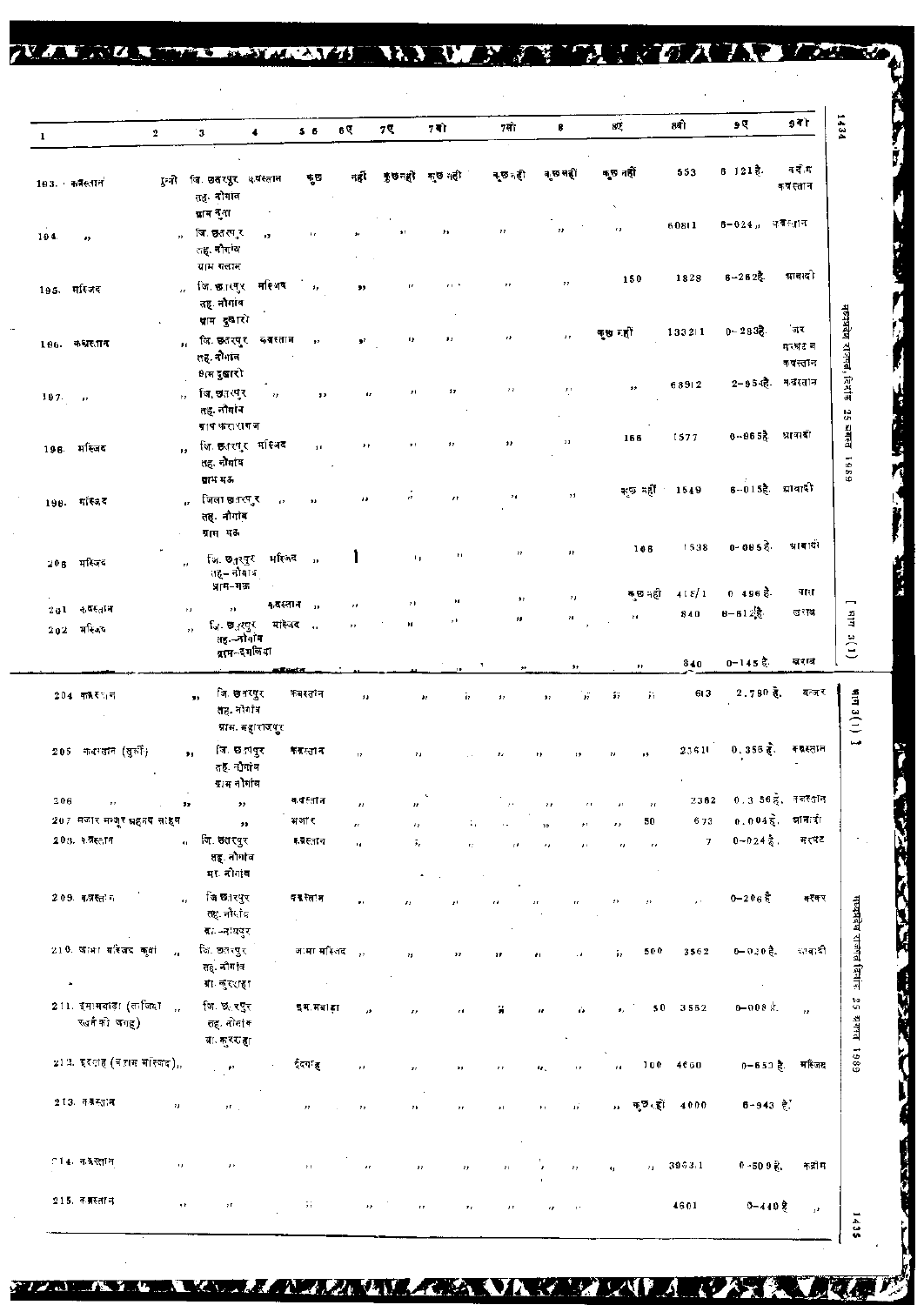#### $\overline{\mathcal{L}}$ 753722 **アメニアバテンドストレス(アク) AXX**  $\mathbf{V}$  ,  $\mathcal{F} \mathcal{J}$ Ţ, **TV A** Д

737

 $\mathcal{L}$ 

**TANA** 

|                              |                                                    |                                       |                                                            |                           |                  |                                                                                   |                                                                | $7-\sqrt{2}$                             | 7-রী           | 7-सी                     | 8                           | $8-\sqrt{2}$                                                                            | 8-41                   | 9                                                           | 9-U                           |
|------------------------------|----------------------------------------------------|---------------------------------------|------------------------------------------------------------|---------------------------|------------------|-----------------------------------------------------------------------------------|----------------------------------------------------------------|------------------------------------------|----------------|--------------------------|-----------------------------|-----------------------------------------------------------------------------------------|------------------------|-------------------------------------------------------------|-------------------------------|
| $\mathbf{2}$<br>$\mathbf{1}$ |                                                    | $\mathbf{3}$                          | $\blacktriangle$                                           | 5                         | 6                | $6 - 1$                                                                           | 7                                                              |                                          |                |                          |                             |                                                                                         |                        |                                                             | 1436                          |
| $216.$ कर रतान               |                                                    | सुधी                                  | जि. छतरपुर<br>तह आगांव<br>ग्राम गररोली                     | न वस्तान                  | क्छ नहीं         |                                                                                   | কৃত নहीं कुछ नहीं कुछ नहीं कुछ नहीं कुछ नहीं कुछ नहीं कुछ नहीं |                                          |                |                          |                             |                                                                                         | 132314                 | 0.340E                                                      | ৰ বং                          |
| $217.77$ ग                   |                                                    | $\mathbf{r}_1$                        | िनः खतरपुर<br>तह न गांव<br>ग्रा. कुरराहा                   | मजार                      | $\mathbf{r}$     |                                                                                   |                                                                |                                          |                | $\overline{\phantom{a}}$ | $\overline{\phantom{a}}$    | 50                                                                                      | 4580                   | $0, 041$ हे. भावादी                                         |                               |
| 218. तकिया                   |                                                    | $\mathbf{r}$                          | जि. छतरपुर<br>तह. नौगांव<br>ग्राम गररोली                   | तकिथा                     | $\mu$            |                                                                                   | 55                                                             | $\mathbf{H}$                             | ,,             | 55                       | $\bullet$                   | ক্ত নহী                                                                                 |                        | $132411 - 0.202$ $\frac{3}{6}$ .                            | बंजर                          |
|                              | 219. जामा महिजद                                    | $\mathbf{r}$                          | 17                                                         | जामा मन्जिद ः,            |                  | ø                                                                                 | ,,                                                             | ň.                                       | $\mathbf{r}$   | $\bullet$                | $\mathbf{y}$                | 200                                                                                     | 991                    | $0.0136$ धान दी                                             |                               |
| 220. महिजद                   |                                                    | $\mathbf{r}$                          | ń.                                                         | मस्जिद                    | v,               | n                                                                                 | ä.                                                             | $\mathbf{r}$                             | n              | $\bar{U}$                | $\mathcal{F}_{\mathcal{F}}$ | कुछन्द्दी                                                                               | 1067                   | 0.008 है. रस्ता                                             |                               |
| 221 ईदगाह                    |                                                    | $\boldsymbol{\mu}$                    | ,,                                                         | इंदगाह                    | $\mathbf{y}$     | ły.                                                                               | $\pmb{\cdots}$                                                 | $\lambda$ f                              | $\mathbf{r}$   | $\mathbf{r}_I$           | r s                         | 100                                                                                     | 132314                 | 0,0858.                                                     | बंजर                          |
|                              | 222. इमामचौ. (ताजिवा रखने<br>को जगह)               | $\sim$                                | n,                                                         | इमामचौक                   | ٠,               | и                                                                                 | ÷.                                                             | $\mathbf{r}$                             | $\mathbf{r}_i$ | $\pmb{\cdot}$            | ,,                          | 50                                                                                      | 106111                 | $0.040\,$ g.                                                | $\mathbb{Z}_2$                |
|                              | 223. दरगाह प्रतहरशाह                               | à.                                    | n                                                          | दरगाह                     | $\mathbf{r}$     | $\overline{\phantom{a}}$                                                          | Ħ                                                              | 77                                       | $\mathbf{r}$   | ń                        | ٠,                          | 50                                                                                      | 93311                  | $0,040$ है.                                                 | $\mathbf{r}$                  |
| 224. मस्जिद                  |                                                    | s.                                    | जि. छत्रपुर,<br>तद्दू. नौगांव<br>ग्रा. सामेड               | मस्जिद                    |                  | ı,                                                                                | ,,                                                             | $\mathbf{a}$                             |                | $\mathbf{r}$             | л                           | 300                                                                                     | 4285                   | 0.008 है. ब्राज्यकी                                         |                               |
| 225. मस्जिद                  |                                                    | ń.                                    | जि. छतरपुर,<br>तह नौगांव<br>ग्रा. गडोमलहरा                 | मस्तिद                    | t r              | ,,                                                                                |                                                                |                                          |                | ,,                       | $\mathbf{r}$                | 150                                                                                     | 2405                   | 5000<br>वर्गफुट                                             | ানাৰী                         |
| 226. कप्रस्तान               | $\tilde{\chi}^{\bullet}_{\rm c}$                   | j.                                    | जि. छ:रिगुर<br>तह नौगांव<br>ग्राम गयोगलहरा                 | कबर गन                    | n                |                                                                                   |                                                                |                                          |                | $\mathbf{r}$             |                             | , লুও বহী                                                                               | 1490                   | 0.725 है. मास                                               |                               |
|                              | 277. इपानवाडा तदवाफी का<br>(ताजिया रखने की अगह)    |                                       | ৰি উৱৰ্দ্ব<br>5. L<br>तह. नौगॉव<br>बाय गढीमलहरा            | द्द्यामया डा              | $\overline{1}$   | ,,                                                                                |                                                                | ,,                                       |                | ,,                       |                             | 50                                                                                      | 2405                   | 1801.5                                                      | प्रावादी                      |
|                              | 229. इसामवादा (बण्डदों का)<br>ताजिया रवत्ने को जगह | $\overline{B}$                        | ति. छ3रपुर,<br>सह. नौगांव                                  | 01. गढीमलहरी              | इमामबाड़ा ,,     |                                                                                   | r t                                                            |                                          |                |                          | $\mathbf{z}$<br>×,          | 100                                                                                     | 2500                   | 180वर्गकुट मावादी                                           |                               |
|                              | 229. कॅरेस्तान                                     | $\bullet$                             | जि. छतरपुर,<br>तह नौगांव                                   | ग्रा. गढोमलहरा            | कदस्तान∶         | $\rightarrow$                                                                     | $^{\prime}$                                                    |                                          |                |                          | $\overline{\mathbf{12}}$    | कछ नही                                                                                  | 2879                   | $0 - 202$ है.                                               | नह। ह<br>चट्टान               |
|                              |                                                    |                                       |                                                            |                           |                  |                                                                                   | तहर्कोम - राजनगर                                               |                                          |                |                          |                             |                                                                                         |                        |                                                             |                               |
|                              | 230. वक्रस्तान                                     | $\mathbf{r}$                          | जि. छत्तरपुर<br>तह. नौगॉंस<br>वाम पिषट                     |                           |                  |                                                                                   |                                                                |                                          |                |                          |                             | ब बरतान कुछ नहीं कुछ नहीं कुछ नहीं कुछ नहीं कुछ नहीं कुछ नहीं कुछ नहीं कुछ नहीं कुछ नहा | 620                    |                                                             | $0 - 194$ है. नवातान<br>बाग्र |
|                              | 231. बजरतान                                        | $\mathbf{r}$                          | जि.छ,रपुर तह राज<br>प्राम<br>नगर<br>खेजवा                  | п                         |                  | 11                                                                                |                                                                | л<br>r X                                 | a f            | ,,                       | $\bullet$                   | ,,                                                                                      |                        | 2885 0.0046                                                 |                               |
| 232.                         | ÷.                                                 | $\overline{\mathbf{a}}$               | जि. छ रसुर तह.<br>राज नगर गाम<br>ललपुर                     | $\mathbf{r}_{\mathbf{J}}$ |                  | 5Î                                                                                | ĵή.                                                            | $7\pm$<br>$\boldsymbol{r}$               | á,             | .,                       | ٠,                          | $\bullet$                                                                               |                        | 233 0.012 है, कबरत <b>ा</b> न                               |                               |
| 233.<br>٠                    | $\mathbf{r}$                                       | $\cdot$                               | िन छत्त्रपुर तह.<br>राज नगर ग्राम<br>प्रदर्शा              | ,,                        |                  | 1.8                                                                               | $^{\prime\prime}$                                              | ,,<br>$\bullet$                          | ,,             | 13                       | $\mathbf{H}$                | $\mathbf{r}$                                                                            |                        | $335 - 1.1418$                                              | $\mathbf{r}_1$                |
|                              | 234. ईंदगॉर्नु                                     | $\mathbf{r}$                          | जि. छे.ारपुर तह<br>राजनगर ग्राम<br>हरूीमपुरा               | ईदगाह                     |                  | $\mathcal{F}_{\mathbf{F}}$                                                        | $^{\prime\prime}$                                              | ň.<br>r,                                 | $\mathbf{r}$   | $\rightarrow$            | $\cdot$                     | 100                                                                                     |                        | 422 0.016 है. छोटा तनवा                                     | क्रम⊲ क्थंड।                  |
|                              | 235. वक्रस्तान                                     | $\mathcal{F}$<br>$\ddot{\phantom{0}}$ | $\pmb{r}$                                                  | $\cdot$                   | व <b>स</b> स्त1न | p.                                                                                | ,,                                                             | - 77<br>28                               | ń.             | 11                       | 13                          | $\mathcal{G}$                                                                           | 139                    | $1.202$ $\overline{3}$ .                                    | क≅रतान                        |
| 236.                         | न बरनान                                            |                                       | जि. छतरपुर तह<br>,,<br>राजनगर ग्राम<br>राजनगर              |                           | $\mathbf{r}$     | $\pmb{\cdot}$                                                                     | $\mathbf{1}$                                                   | $\overline{\phantom{a}}$<br>$\mathbf{1}$ | $\mathbf{r}$   | $t_{\rm F}$              | -97                         | $\mathbf{r}$                                                                            | 2074                   | $0.1788$ .                                                  | $\boldsymbol{r}_i$            |
| 232.                         | जामार्मास्जद<br>1 मकान<br>9 कमरे                   |                                       | जि. छतरपुर तह.<br>$\mathbf{r}_2$<br>राजनगर ग्राम<br>राजनगर |                           |                  | जग्मामस्जिद एक वकान <sub>ा</sub><br>किरामे से<br>3005.<br>नी कमरों के<br>किराय से |                                                                | ıż.                                      | ۹r<br>٠,       |                          | ٠,                          | 3,300                                                                                   | 1133<br>मकान<br>9 कमरे | $0.020$ $\frac{1}{2}$<br>$0.004$ $%$<br>0.012 $\frac{3}{6}$ | म्रावादी                      |
|                              |                                                    |                                       |                                                            |                           |                  | $1,632$ ह.                                                                        |                                                                |                                          |                |                          |                             |                                                                                         |                        |                                                             |                               |

**KISCO KORA NAZIVA ZA ZINA ZA** 

**SALE AND SEARCH THREE PROPERTY AND INCOME.** 

**RANCE** 

 $\overline{M}$ 

财权

**WAX BAVE** 

ZV

**Ma** 

 $\boldsymbol{A}$ 

叼